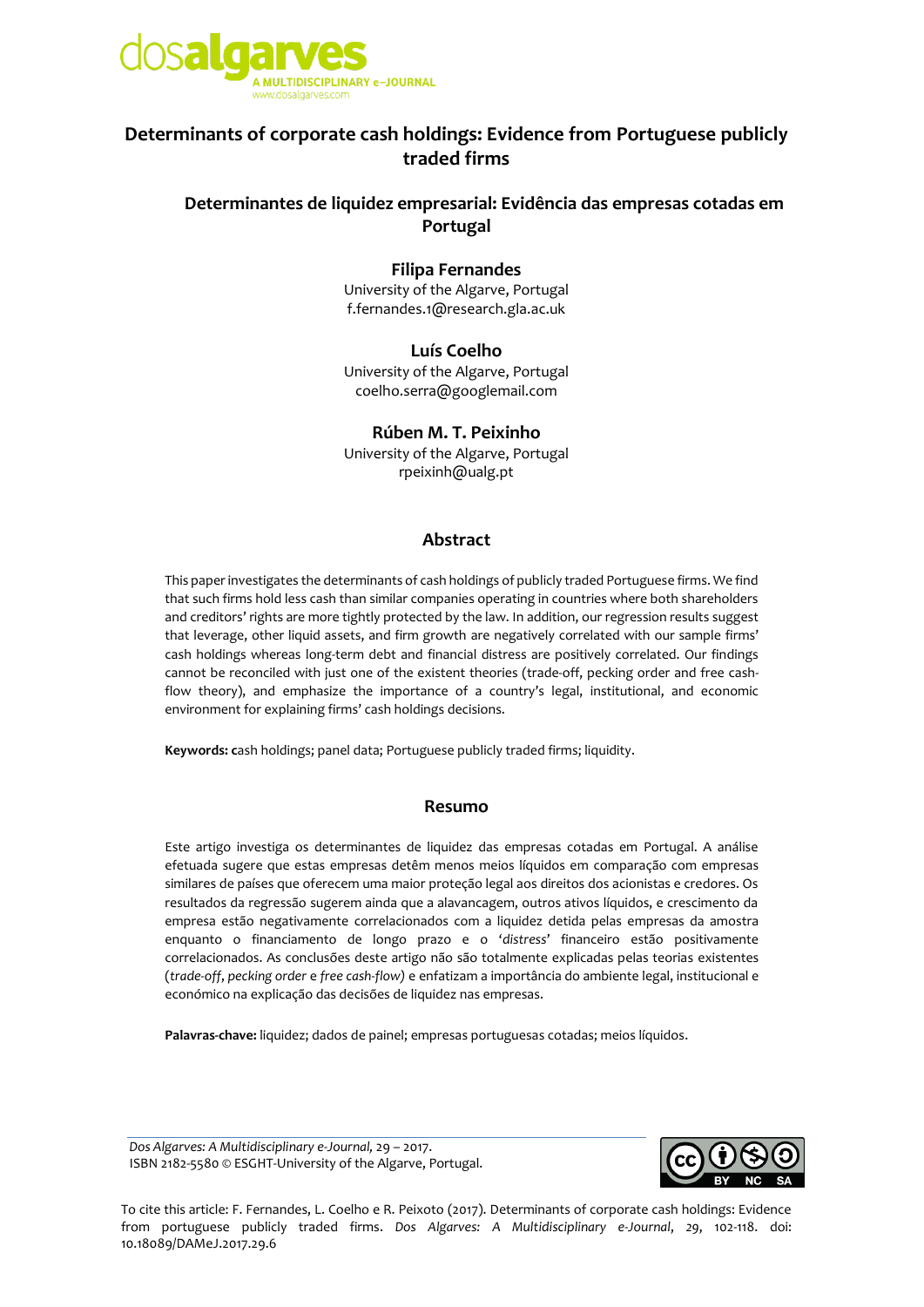#### **1. Introduction**

Firms in the European Monetary Union (EMU) hold large amounts of liquid assets. For instance, in late 2000, publicly traded firms in such economic area held, on average, 14.8% of their total assets in the form of cash, and marketable securities (Ferreira & Vilela, 2004). Clearly, cash is important for such firms. But why?

Keynes (1936) is among the first to emphasize that cash acts as a safety buffer against unexpected contingencies. Three decades later, Miller and Orr (1966) present a trade-off model for determining firms' optimal cash holdings, which revolves around the idea of balancing the costs and benefits of holding cash. In contrast, the pecking order theory of Myers (1984), rooted in the theoretical work of Myers and Majluf (1984), suggests that no optimal cash level exists, as firms simply try to minimize the asymmetry of information-related costs they face when accessing external financing. The free cash flow theory of Jensen (1986) offers an alternative explanation, with the central idea being that managers tend to accumulate cash so they can maximize their own utility at shareholders' expense.

There is an extensive empirical literature on the determinants of U.S. firms' cash holdings (e.g., Kim, Mauer & Sherman, 1998; Opler, Pinkowitz, Stulz & Williamson, 1999; Faulkender, 2002; Almeida, Campello & Weisbach, 2004; Dittmar & Mahrt-Smith, 2007; Azar, Kagy & Schmalz, 2016; Jiang & Lie, 2016). Yet, evidence from other countries is still relatively scarce (e.g., Ozkan & Ozkan, 2004; Nguyen, 2006; García-Teruel & Martínez-Solano, 2008), and Portugal is no exception. However, exploring the cash holdings' determinants of firms trading on the major Portuguese stock exchange is interesting for several reasons. For instance, in contrast to the U.S., Portuguese law is rooted in the Roman tradition, thus providing both shareholders and creditors much weaker protection than that found in Anglo-American countries (La Porta, Lopez-de-Silanes, Shleifer & Vishny, 1997). In addition, corruption is still an issue in Portugal, with the country ranking 32 in the Transparency International 2011 "*Perception of Corruption Index*".<sup>1</sup> Together, such structural facts suggest that in Portugal investors are poorly protected by the law, and are at the mercy of an inefficient legal system (Tavares, 2002).

Furthermore, Portugal has lost economic ground relative to its European peers since 2000, despite the very low interest rates, low inflation, and large sums of external funding the country enjoyed after joining the European Union (EU). Indeed, the Eurostat refers that the Portuguese 2009 per capita Gross Domestic Product (GDP) stood at 77.3 purchasing power standards (PPS) as compared to the EU-27 average of 100 PPS.<sup>2</sup> Not surprisingly, in the beginning of this decade, Portugal was one of the most problematic countries within the EU area, suffering from low productivity growth, large and increasing unemployment, and expressive external and fiscal deficits, which culminated in an intervention by the International Monetary Fund, the European Union, and the European Central Bank in the spring of 2011.

Finally, the Portuguese stock market has some distinguishing characteristics that are worth mentioning. For instance, it is still small and relatively underdeveloped even by European standards. In particular, in 2008, the firms in the most important index of the Portuguese stock market (PSI-20) represent only 0.25% of the Euronext stock exchange's total

1

<sup>1</sup> See http://cpi.transparency.org/cpi2011/results/ for details.

<sup>&</sup>lt;sup>2</sup> This leaves Portugal in the last place among its Western European counterparts. See http://ec.europa.eu/economy\_finance/publications/occasional\_paper/2010/pdf/ocp74\_fiches\_en.pdf for details.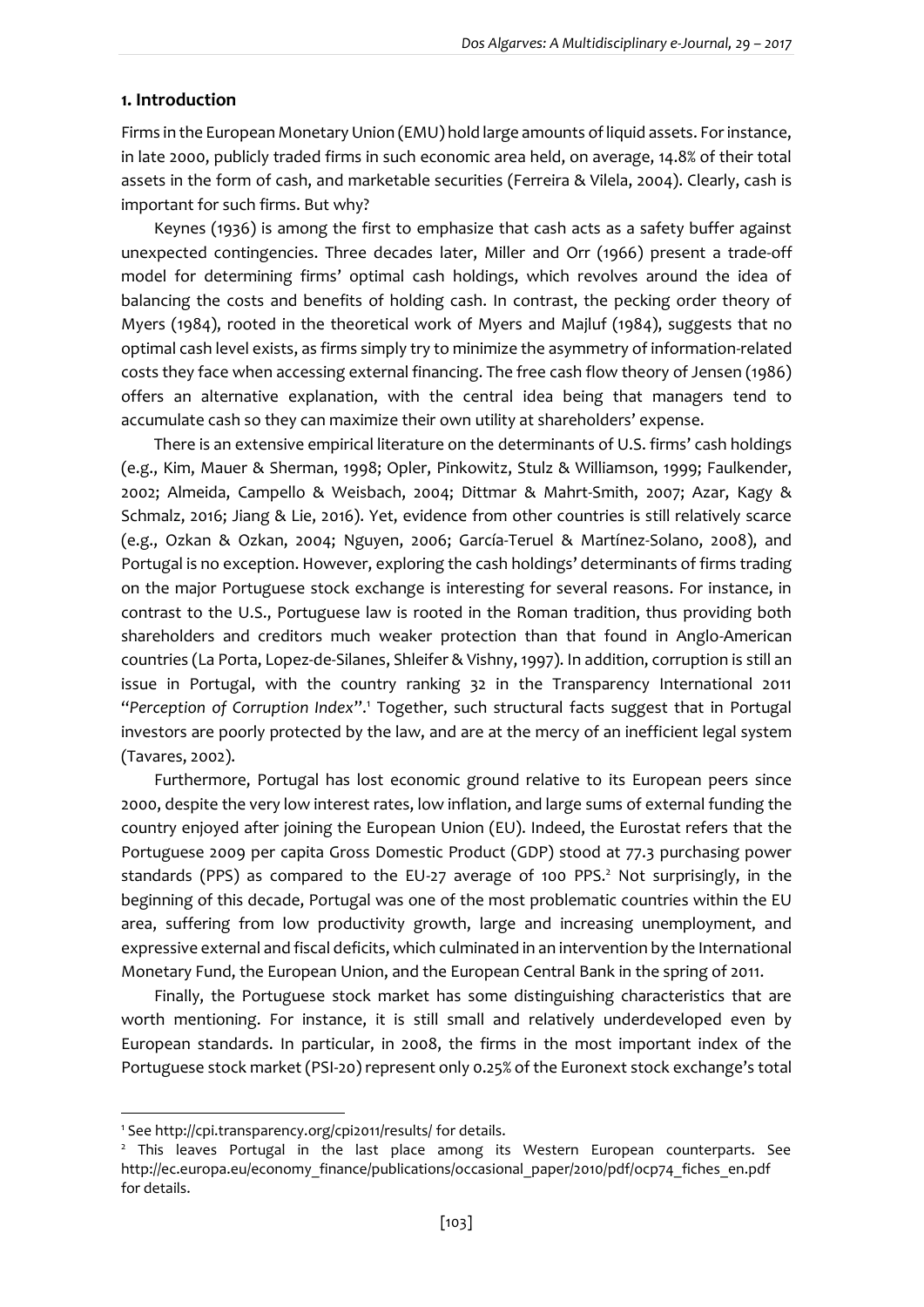market capitalization.<sup>3</sup> Pereira and Cutelo (2013) further argue that the average potential investor in Portugal has less wealth than his counterpart operating in any comparable market does.

Such unique legal, institutional, and economic aspects are surely important for understanding our empirical results. In particular, we find that the cash holdings of Portuguese listed firms average around 7% of total assets, which is much lower than the 17% reported by Opler *et al.* (1999) for U.S. publicly listed firms, and the 14.8% reported by Ferreira and Vilela (2004) for their EMU equivalents. Moreover, our regression results show that Portuguese listed firms' cash holdings decrease (increase) with leverage, other liquid assets, and growth (long-term debt and financial distress), and suggest that the dividend payout ratio, cash-flow, and firm size are *not* important for explaining our sample firms' cash holding decisions.

Our findings cannot be reconciled with just one of the three mainstream theoretical models currently available for explaining firms' cash holdings decisions. For instance, in line with our empirical results, both the pecking order and the trade-off theory predict a negative relation between cash holdings and the existence of other liquid assets. However, as posited by the free cash-flow theory, we find that financially distressed Portuguese firms hold more cash. Additionally, some of our empirical results contradict the predictions of such theories. In particular, the trade-off theory suggests that leverage should have a negative impact on firms' cash level but our regression results suggest just the opposite. Furthermore, we find that Portuguese publicly listed firms with better growth opportunities hold less cash, which is at odds with what one should expect under the pecking order theory. We would argue that such difficulty in linking our results to a single theoretical model emphasizes that a country's specific characteristics are very important for understanding firms' cash holdings decisions. We discuss this issue at length in Section 5.

The paper continues as follows. Section 2 summarizes some of the related literature, and Section 3 describes the sample and outlines the methodology. Sections 4 and 5 report and discuss our main findings and Section 6 concludes.

#### **2. Related literature**

Different theories help explain why firms choose to hold different levels of cash on their balance sheet. For instance, the trade-off theory suggests that firms weigh the benefits and costs of holding cash (Miller & Orr, 1966). Holding cash has two major benefits. First, it acts as a safety reserve, minimizing the likelihood of financial distress. In particular, cash helps deal with unexpected losses, creates a buffer that allows managing the operating cycle, and allows firms to deal more efficiently with external fund-raising constrains. Second, having readily available cash minimizes the likelihood of having to forgo new positive net present value (NPV) projects when access to new debt or equity is difficult. However, holding cash has a high opportunity cost, which is a direct consequence of the low return one can earn on liquid assets. The trade-off theory thus suggests that firms have an optimal cash level, which can be found by trading-off the marginal costs and benefits of holding cash.

 $3$  See

**.** 

http://www.cmvm.pt/EN/Estudos/Study%20Reports/Documents/2010consol1807CGRA2009ENGfinalsite .pdf for details.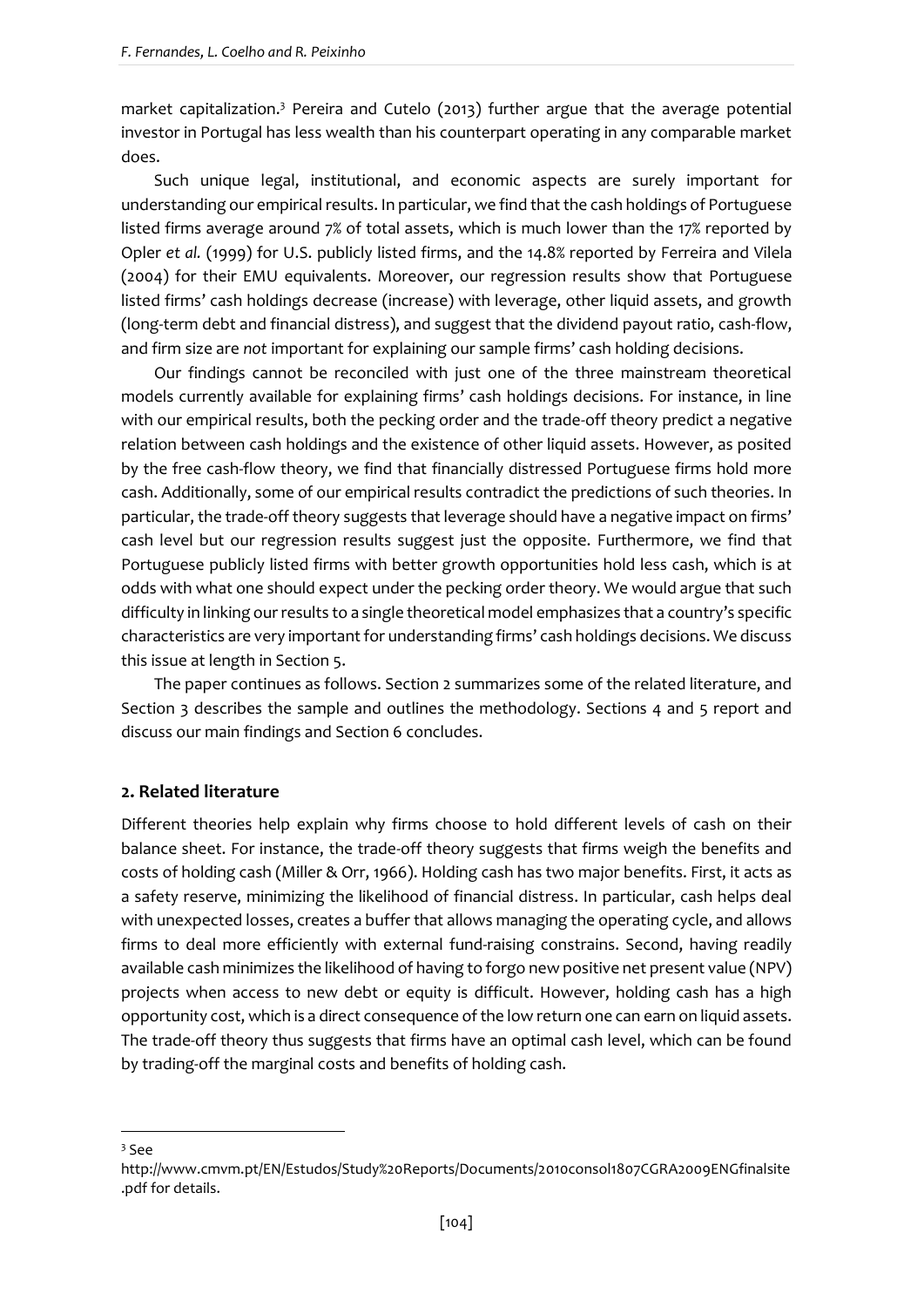In contrast, Myers (1984) argues that firms face important information asymmetry-related costs, and as such, should always prefer internal over external sources of financing. This creates a pecking order, with firms resorting first to retained earnings to finance their investments, then to safe debt and risky debt, and finally to equity. Clearly, under the pecking order theory, firms do *not* have an optimal cash level. Rather, cash is simply a buffer between retained earnings and investment needs, with firms repaying debt (spending the accumulated cash), and accumulating cash (eventually going into debt) when their operational cash flow exceeds (lags) the required capital to implement new investment projects.

The free cash-flow theory of Jensen (1986) is an alternative, and argues that managers may systematically fail to comply with their fiduciary duty towards shareholders. This would be the case if managers act according to their own self-interest instead of taking actions that help maximize their firm's market value. Such agency relation between managers and shareholders is important in understanding firms' cash holding decisions. In fact, if the free cash-flow theory holds, managers may build up cash reserves simply to magnify their discretionary power over the firm's investment decisions. Under this set-up, holding large cash volumes potentially reduces firm value as shareholders realize that managers may use such reserves to maximize their own utility at their expense.

Voluminous empirical literature study what factors influence U.S. firms' cash holding decisions. For instance, Kim *et al.* (1998) look at this issue using a sample of publicly traded firms, and find that such firms' cash holdings increase with the market-to-book ratio, and cashflow volatility but decreases with firm size, leverage, and the level of financial distress. In a parallel study, Opler *et al.* (1999) show that larger firms which, in theory, have better access to capital markets, and firms with good credit ratings tend to hold relatively less cash. More recent papers show that cash holdings decisions in the U.S. are also affected by corporate governance issues (e.g., Faulkender, 2002; Dittmar & Mahrt-Smith, 2007; Harford, Mansi & Maxwell, 2008), and the existence of binding financial constraints (e.g., Almeida *et al.*, 2004; Ferreira, Custódio & Raposo, 2005).

Non-U.S. evidence on the determinants of firms' cash holdings is, however, relatively scarce. The study by Ozkan and Ozkan (2004) is a notable exception. The authors consider a sample of non-financial U.K. listed firms, and conclude that such firms' cash holdings decisions are not related to firm-size or cash-flow volatility. In another contribution, Nguyen (2006) studies a sample of Japanese firms listed on the Tokyo Stock Exchange over the period of 1992 to 2002, and finds that such firms hold cash mostly due to precautionary motives, and to reduce the risk associated with operating earnings' volatility. García-Teruel and Martínez-Solano (2008) also show that Spanish Small and Medium Enterprises cash holdings' target level is higher when such firms have better growth opportunities and larger cash-flows.

A few other papers explore firms' cash holdings decisions using international samples. For instance, Pinkowitz and Williamsom (2001) observe that, on average, Japanese firms hold more cash than U.S. or German firms do. On the other hand, Guney, Ozkan and Ozkan (2003) show that cash holding decisions depend both on the firm's specific characteristics, and on the country's institutional and legal environment. In particular, these authors find that the negative correlation between cash holdings and cash-flow, and the positive association between cash holdings and debt maturity are an exclusive phenomenon of the U.K. and France, respectively. More recently, Dudley and Zhang (2016) emphasise that societal trust has a positive effect on firm cash holdings and this effect is stronger in firms located in countries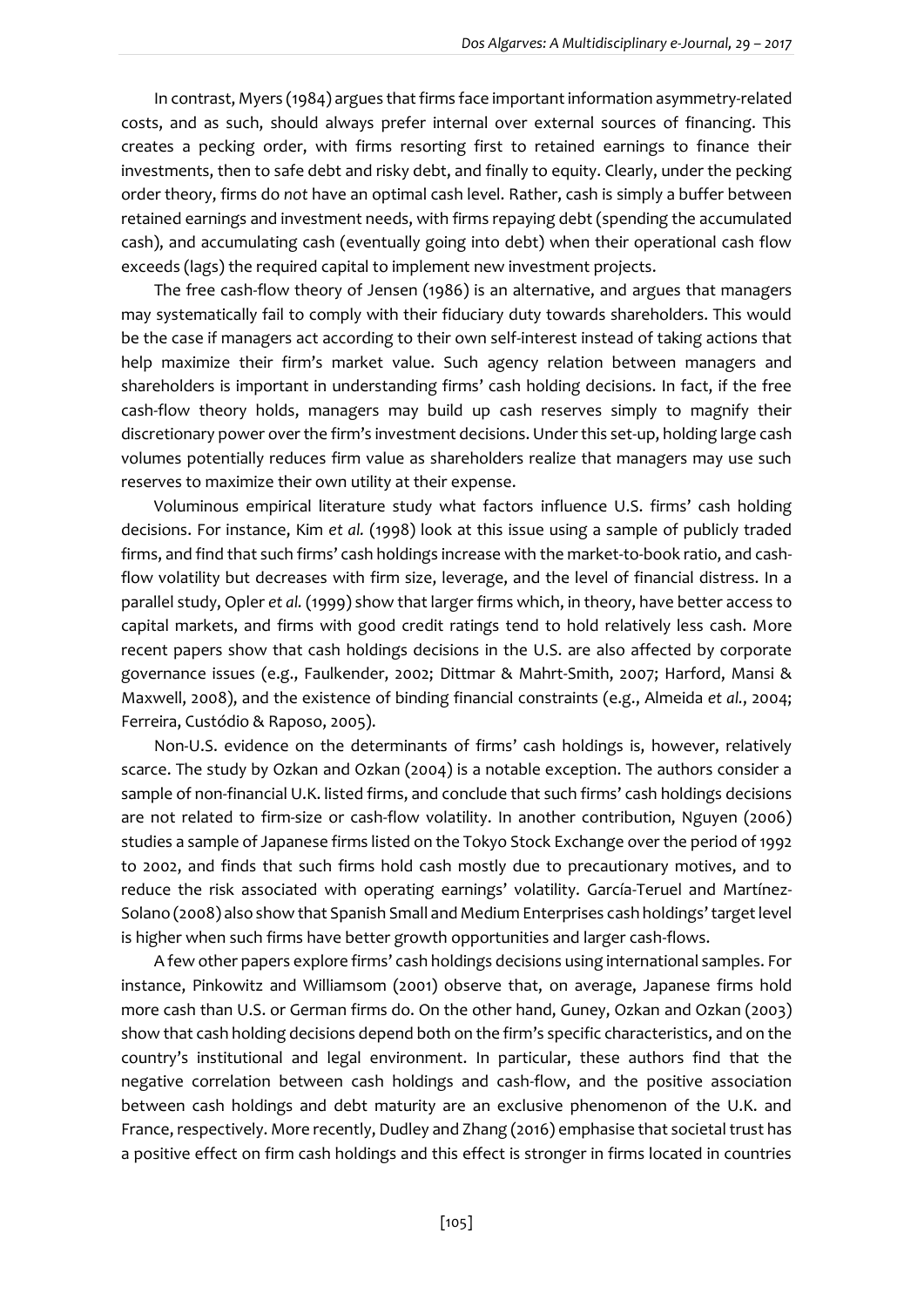with weak institutions. Moreover, they find that investors value cash more highly in firms located in countries with higher levels of societal trust.

Two additional international studies include Portuguese firms in their research design. In particular, Dittmar, Mahrt-Smith and Servaes (2003) use a sample spanning 45 countries for the year 1998, and show that firms operating in countries where shareholders' protection is low, hold up twice as much cash as similar firms based in countries where shareholders' protection is relatively higher. On the other hand, Ferreira and Vilela (2004) focus on publicly traded firms originating from 12 EMU countries over the 1987 to 2000 period. The authors conclude that such firms' cash holdings are positively (negatively) correlated with investment opportunities, and cash-flow (leverage, alternative liquid assets, bank debt and firm-size).

Despite their importance and relevance, both these studies fail to provide detailed evidence on the factors affecting Portuguese firms' cash holdings decisions. In particular, Dittmar *et al.*(2003) ignore the peculiarities of each individual firm as virtually all empirical tests are carried out at the *country*-level. Similarly, Ferreira and Vilela (2004) typically present regression results for the EMU zone taken as a whole; and *not* for each specific country. As such, their results help understand which factors affect the cash holdings decisions of the firms in the EMU area, but not what occurs within each individual country. Below we complement these two studies by focusing exclusively on the cash holdings decisions of Portuguese listed firms.

## **3. Data and methodology**

## **3.1. Data**

We start with the 76 firms that traded on the Portuguese stock exchange over the 2005 to 2009 period. Drawing on Opler *et al.* (1999), we remove all firms competing in the financial industry (SIC codes 6000-6999), and delete all observations with incomplete data on the Compustat Global database.<sup>4</sup> In the end, our sample consists of 24 firms.

## **3.2. Methodology**

## 3.2.1. Dependent variable

We use two proxies for our dependent variable. The first (*Cash1*) is the ratio of cash and shortterm investments to total assets (Kim *et al.*, 1998; Ozkan & Ozkan, 2004). The second (*Cash2*) is the ratio of cash and short-term investments to total assets minus marketable securities (Opler *et al.*, 1999).

## 3.2.2. Exogenous variables

**.** 

We use eight independent variables in our work. The first is leverage (*Lev*), which we compute as a firm's total debt divided by total shareholders' equity (García-Teruel & Martínez-Solano, 2008). There is no clear theoretical relation between cash holdings and leverage, although most of the empirical literature finds that more financial leverage is usually associated with lower cash levels (e.g., Kim *et al.,* 1998; Opler *et al.,* 1999; Ferreira & Vilela, 2004; Ozkan & Ozkan, 2004). The free cash-flow theory suggests an inverse relation between leverage and cash holdings; since external monitoring increases as firms are more in debt. Similarly, the

<sup>4</sup> See appendix A for a summary of all data items used in this study.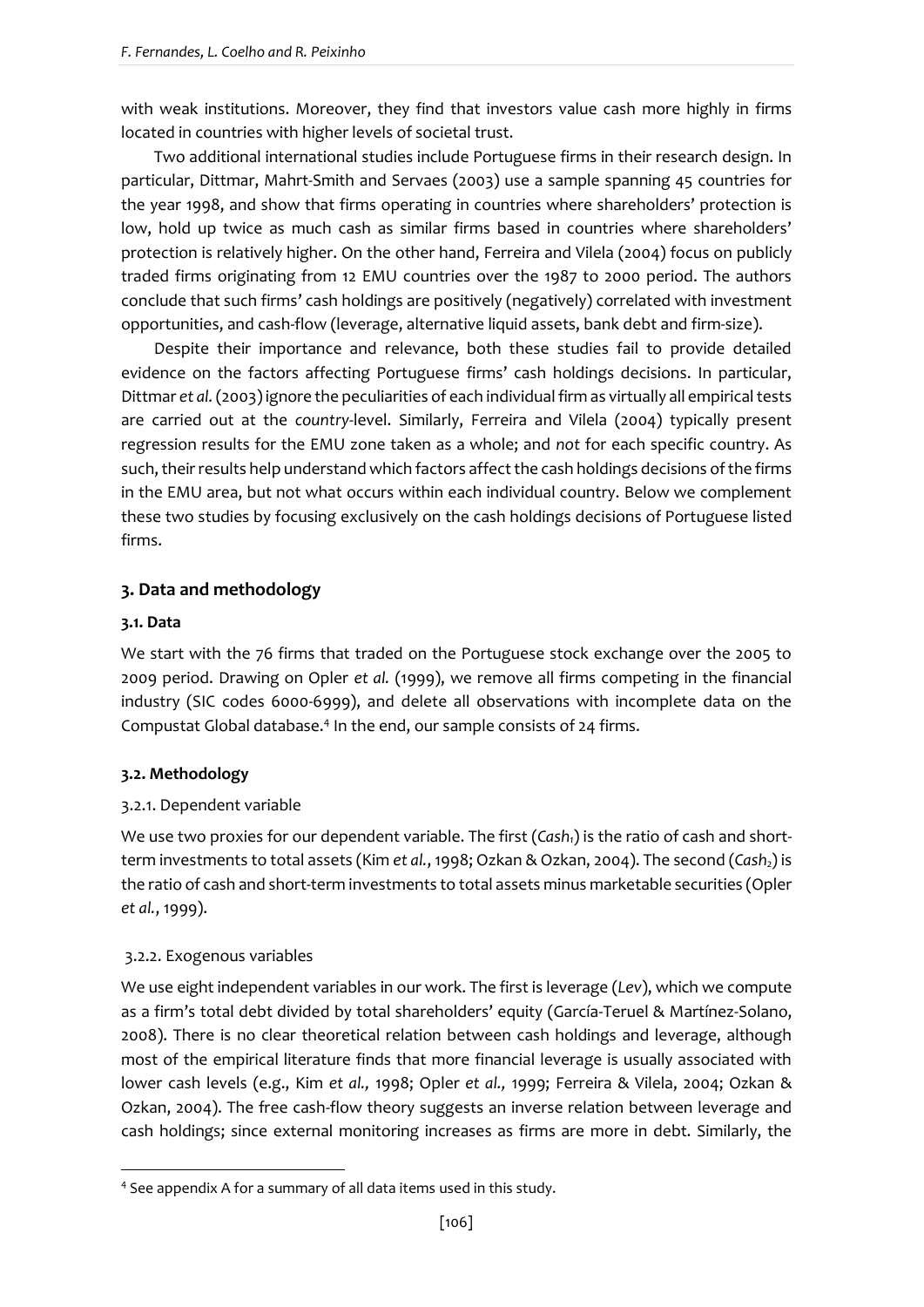pecking order theory posits that firms will only increase their debt level when positive NPV investment projects are still available, but cash reserves are fully depleted. Under the trade-off theory, however, highly levered firms should hold more cash to reduce the likelihood of experiencing financial distress.

Our second explanatory variable is the debt maturity structure (*Ldebt*), measured as the ratio of long-term debt to total debt (Guney *et al.*, 2003; García-Teruel & Martínez-Solano, 2008). Two reasons explain why one should expect a negative relation between cash holdings, and the debt maturity structure. First, firms that rely heavily on short-term debt must renegotiate periodically their credit terms. Thus, such firms face higher financial distress-risk than similar firms using relatively more long-term debt, which helps explain why the trade-off theory predicts that debt maturity, and cash holdings should be negatively correlated. Second, firms with access to long-term debt are likely to face lower information asymmetry-related costs (García-Teruel & Martínez-Solano, 2008). Consequently, if the pecking order theory holds, such firms should carry less cash on their balance sheet. Despite such clear theoretical predictions, the extent of empirical research typically fails to find a significant relation between the debt maturity structure, and cash holdings (e.g., Guney *et al.*, 2003; Ferreira & Vilela, 2004; García-Teruel & Martínez-Solano, 2008).

Our third explanatory variable is the dividend payout ratio (*divpayout*), which we compute as the ratio of total dividends to income before extraordinary items (Opler *et al.*, 1999). Theoretically, the relation between cash holdings and the payout ratio can be positive or negative. The trade-off theory predicts that dividend-paying firms should hold less cash than comparable firms that do *not* pay dividends because they can increase their liquidity by cutting back on its dividend payout ratio. In contrast, the pecking order theory posits a positive relation between the dividend payout ratio and cash holdings. In particular, firms that pay dividends have less cash available to pursue their positive NPV projects. Thus, ceteris paribus, such firms should build up their cash reserves to avoid resorting to costly external funding or forgoing value-creating investments. There is no clear empirical relation between cash holdings and the dividend payout ratio. Opler *et al.* (1999) show that dividend-paying firms tend to hold less cash while Dittmar *et al.*(2003) report the exact opposite result; other studies find no significant relation between these two variables (e.g., Guney *et al.*, 2003; Ferreira & Vilela, 2004; Ozkan & Ozkan, 2004).

Cash flow (*cflow*) is our fourth explanatory variable, which we measure as the ratio of income before extraordinary items plus dividends minus capital expenditure to total assets.<sup>5</sup> There are reasons to expect a positive (negative) relation between cash flow and cash holdings under the pecking order, and cash flow theories (trade-off theory). The pecking order theory posits that firms should always prefer internal over external financing due to the asymmetry of information-related costs, whereas the free cash flow theory argues that managers have an incentive to build up cash reserves so they can pursue their own interests at the expense of shareholders. Clearly, accumulating cash flow over time decreases firms' dependency on external funding and increases managers' discretionary power over firms' investment policy. Conversely, the trade-off theory argues that cash flow is a powerful substitute for cash, which justifies why high generating cash flow firms may choose to hold less cash in their balance.

**.** 

<sup>5</sup> We do not compute cash-flow as earnings after interests, dividends and taxes plus depreciation (e.g., Opler *et al*., 1999), due to insufficiency data.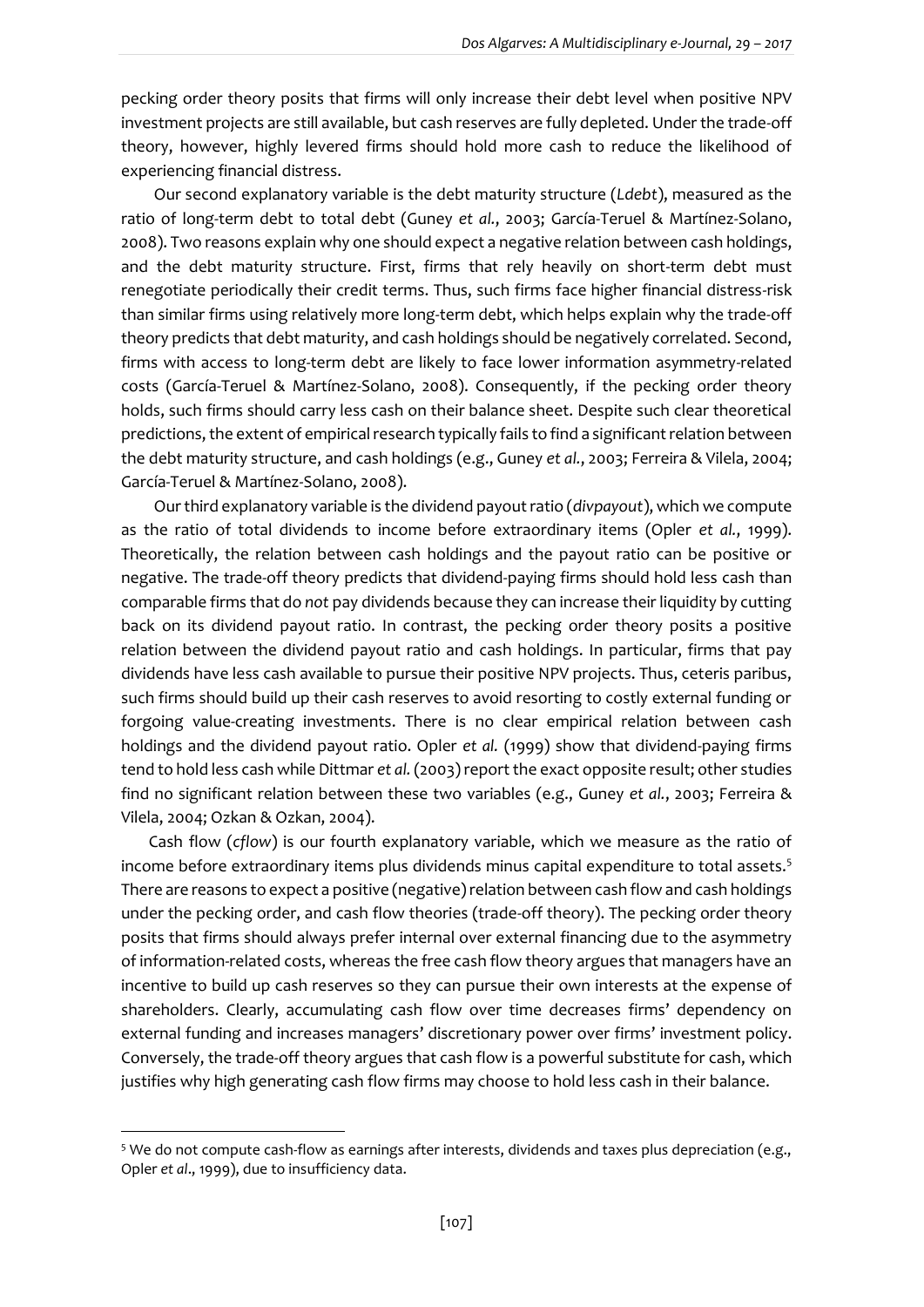**.** 

Our next, the fifth explanatory variable is firm size (*size*), which we compute as the natural logarithm of total assets (Ferreira & Vilela, 2004). Different theories put forward conflicting predictions about the relation between size and cash holdings. In particular, the trade-off theory suggests that larger firms should hold less cash as they enjoy economies of scale in cash management (Miller & Orr, 1966) and, all things being equal, are less likely to face financial distress (e.g., Rajan & Zingales, 1995). Similarly, the pecking order theory posits a negative association between size and cash holdings because larger firms are likely to endure lower asymmetry of information-related costs. The opposite, however, is to be expected if the free cash flow theory holds. In particular, larger firms tend to have larger shareholder dispersion, which leads to superior managerial discretion. Managers of such firms thus have an incentive to accumulate cash as they may effectively use firms' assets to maximize their own utility. The empirical literature, however, suggests that cash flow and cash holdings are negatively correlated (e.g., Opler *et al.*, 1999; Ferreira & Vilela, 2004; Ozkan & Ozkan, 2004).

The sixth independent variable is the existence of alternative liquid assets (*liq*), computed below as the ratio of working capital minus cash and short-term investments to total assets (Opler *et al.*, 1999; Ferreira & Vilela, 2004; Ozkan & Ozkan, 2004 and García-Teruel & Martínez-Solano, 2008). Both the pecking order and the trade-off theory suggest that the level of cash on the balance sheet should decrease as the amount of other liquid assets increases. In effect, such current assets act as a natural substitute for cash, and provide an insurance against any unforeseen loss of liquidity (Opler *et al.*, 1999). Such theoretical prediction is in-line with the results of several empirical studies (e.g., Kim *et al.*, 1998; Opler *et al.*, 1999; Ozkan & Ozkan, 2004; Ferreira & Vilela, 2004; García-Teruel & Martínez-Solano, 2008).

The next explanatory variable, the seventh, is the level of financial distress (*Z-score*).<sup>6</sup> Both the pecking order and the trade-off theories posit that firms that are more likely to experience financial distress should hold relatively more cash on their balance sheets. This is because the costs associated with raising external funds increase with financial distress. Moreover, managers of financially distressed firms are more likely to be removed from office, and firms to be forced into bankruptcy (e.g., Hotchkiss, 1995; Hotchkiss & Mooradian, 1997). Numerous empirical studies support the predictions of the pecking order and the trade-off theory (e.g., Guney *et al.,* 2003, Ferreira & Vilela, 2004, and Ozkan & Ozkan, 2004). Yet, Kim *et al.* (1998) show that firms with higher distress risk have lower liquidity, while García-Teruel and Martínez-Solano (2008) find no significant relation between financial distress and cash holdings.

Our final and eighth explanatory variable is growth opportunities (growth), which we measure as the growth rate in sales over two consecutive years.<sup>7</sup> According to both the pecking order and the trade-off theory, firms with greater growth opportunities should hold more cash. Indeed, external financing should, on average, be more costly for firms with greater growth opportunities, since the asymmetry of information between insiders and outside investors tends to be more severe for firms whose fundamental value is largely determined by

<sup>6</sup> We use the Altman (1993) model to measure financial distress. In particular, firm-specific Z-scores are computed as: Z-score=0.717\*X1+0.847X2+3.107\*X3+0.420\*X4+0.998\*X5, where, X1 is the ratio of working capital to total assets; X2 is computed as retained earnings to total assets, X3 is the ration of earnings before interest and taxes to total assets, X4 is total shareholders' equity to total debt, and X5 is the ratio of total revenue to total assets. As in Altman (1993), higher Z-score values indicate lower default risk.

 $7$  We cannot compute book-to-market ratios as the Compustat Global database does not have information on firms' market value.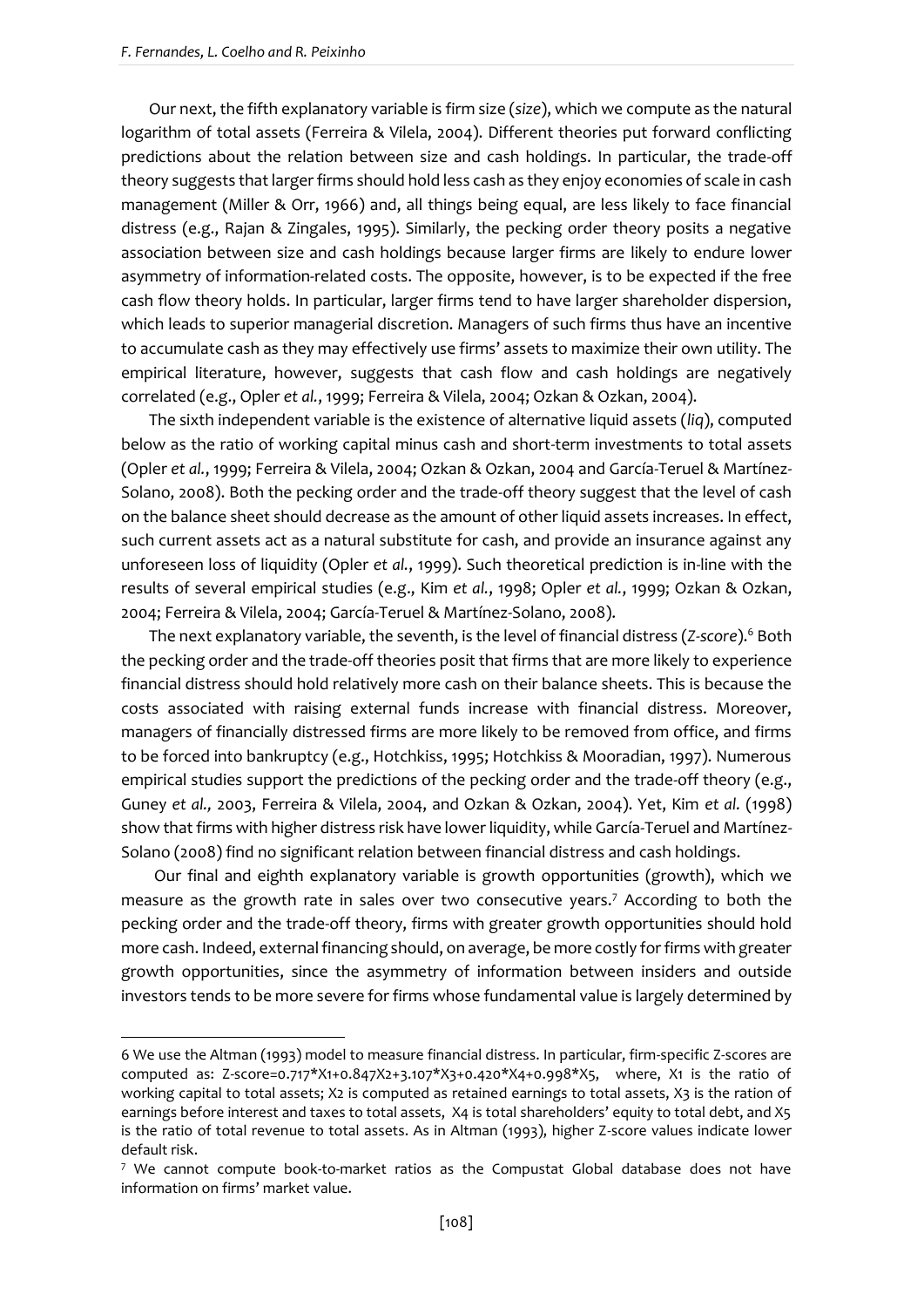their growth options. In addition, the cost of incurring a cash shortage is higher for firms with a larger investment opportunity set, due to the expected losses that result from giving up valuable investment opportunities. Most of the empirical studies support such theoretical prediction (e.g., Kim *et al.*, 1998; Opler *et al.*, 1999; Ferreira & Vilela, 2004; Ozkan & Ozkan, 2004). Yet, the free cash-flow theory suggests a negative relation between cash holdings and growth opportunities. This is because managers have an incentive to build up cash pools especially when firms have poor investment opportunities. In effect, such cash reserves allow managers to implement negative NPV projects that maximize their own utility at the shareholders' expense (Ferreira & Vilela, 2004).

#### 3.2.3. Empirical model

We empirically determine which factors help explain the cash holdings determinants of Portuguese listed firms using panel data methods. Our regression model is as follows:

$$
\textit{Cash}_{it} = \theta_i + \theta_2 Lev_{it} + \theta_3 DebtStructure_{it} + \theta_4 Divpayout_{it} + \theta_5Cflow_{it} + \theta_6 Size_{it} + \theta_7 Lig_{it} +
$$

$$
+\beta_8 Z\text{-}score_{it}+\beta_9 Growth_{it}+u_i+e_{it}
$$
 (1)

where *i* is for the firm (i=1,...,24), and *t* denotes time in years (t=1,...,20); *u<sub>i</sub>* is a firm specific effect and, by assumption,  $e_{it}$  is a random error, with E[e<sub>it</sub>]=0, and E [e<sub>it</sub>]=σ<sup>2</sup> The dependent and independent variables are defined as in subsection 3.2.2.

### **4. RESULTS**

#### **4.1. Descriptive statistics**

Table 1 presents summary statistics for our measures of cash holdings. As can be seen, the average ratio of cash to assets (Cash<sub>1</sub>) is 6.3%; and the parallel figure for Cash<sub>2</sub> is 8.4%. Our results are at odds with those of Ferreira and Vilela (2004), and Dittmar *et al.* (2003), who report an average cash ratio for the Portuguese firms they cover of 5.1% and 3.6%, respectively. Such disparity in results can be due to sample period issues or differences in the cash holdings' proxies. More importantly, Table 1 clearly suggests that publicly listed firms in Portugal hold *less* cash than comparable firms in other countries. For instance, Opler *et al.* (1999), report a mean cash ratio of 17.0% for U.S. public listed firms, whereas Ferreira and Vilela (2004) report a parallel figure of 14.8% for their EMU counterparts. In addition, Ferreira and Vilela (2004) also show that the average cash ratio of Portuguese firms' ranks among the lowest in the EMU.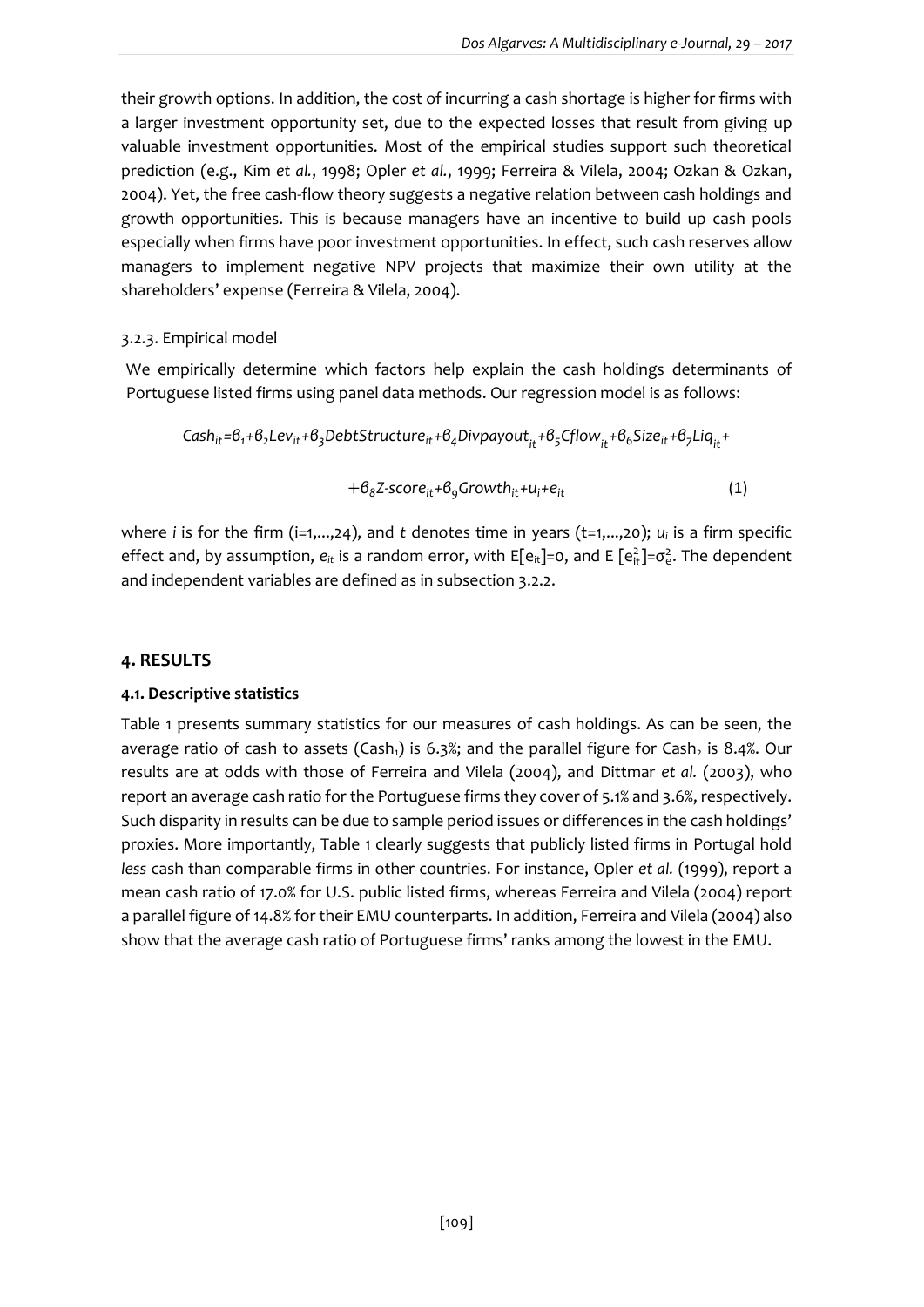**.** 

#### **Table 1. Descriptive statistics**

This table reports descriptive statistics for 75 firm year-observations between 1989 and 2009. *Cash<sup>1</sup>* is the ratio of cash and short term investments to total assets; *Cash<sup>2</sup>* is the ratio of cash and short term investments divided by total assets minus marketable securities; *Ldebt* is debt maturity structure as the ratio of long-term debt to total debt; *Lev* is leverage measure as total debt divided by total shareholders' equity; *Divpayout* is dividend payout define as the ratio of total dividends to income before extraordinary items; *Cflow* is the cash-flow compute as income before extraordinary items plus common dividends plus dividends minus capital expenditures over total assets; *Size* is computed as the total assets' natural logarithm; *Liq* is the liquidity structure, defined as the ratio of working capital minus cash and short term investments divided by total assets; *Z-score* measures financial distress, computed as in Altman's (1993); *Growth* is growth opportunities, compute as the ratio between Sales<sub>1</sub> and Sales<sub>0</sub> minus one.

| Variable          | Obs. | Mean     | Median   | Perc10   | <b>Perc90</b> | Std. Dev. |
|-------------------|------|----------|----------|----------|---------------|-----------|
| Cash <sub>1</sub> | 75   | 0.063    | 0.039    | 0.013    | 0.110         | 0.087     |
| Cash,             | 75   | 0.084    | 0.041    | 0.013    | 0.124         | 0.190     |
| Ldebt             | 75   | 0.656    | 0.706    | 0.413    | 0.892         | 0.226     |
| Lev               | 75   | 2.746    | 1.829    | 0.667    | 5.625         | 3.477     |
| Divpayout         | 75   | 0.574    | 0.472    | 0.120    | 0.868         | 0.681     |
| Cflow             | 75   | $-0.010$ | 0.003    | $-0.076$ | 0.042         | 0.057     |
| <b>Size</b>       | 75   | 7.427    | 7.459    | 5.801    | 8.929         | 1.426     |
| Lig               | 75   | $-0.081$ | $-0.073$ | $-0.273$ | 0.063         | 0.149     |
| Z-score           | 75   | 1.461    | 1.182    | 0.677    | 2.393         | 0.957     |
| Growth            | 75   | 0.075    | 0.052    | $-0.108$ | 0.280         | 0.192     |

Table 1 further shows that Portuguese listed firms typically pay generous dividends (the mean dividend payout ratio is 57.4%; the median is 47.2%), but are highly levered. In particular, on average, debt exceeds shareholders' equity around 2.75 times (median = 1.8). Most of the debt is long-term; representing, on average, 66.0% of the total debt (the median is even higher: 70.6%). The propensity to pay dividends and the access to long-term debt suggest that our sample firms are mature. Table 1, however, also suggests that Portuguese listed firms are *not* financially sound. The average cash flow is negative (the median very close to zero), liquidity is poor (the mean =  $-8.1\%$ ; the median =  $-7.3\%$ ),<sup>8</sup> and the average Z-score is 1.46 (the median = 1.1), well below the model's threshold for firms on the verge of filing for bankruptcy.<sup>9</sup>

Table 2 reports the correlation coefficients for our independent variables. As can be seen, in general these are not highly correlated; with the exception of size, and the debt maturity structure (correlation coefficient = 0.54; p=0.01). This suggests that serious multicollinearity is not an issue in our application.

<sup>&</sup>lt;sup>8</sup> Our measure of liquidity is working capital less cash and short-term investments. As such, our results indicate that cash and short-term investments are typically *larger* than firm's working capital.

<sup>9</sup> This is an unexpected result as we work with the largest of the Portuguese firms. However, we use Altman's (1993) model to access the financial distress level of Portuguese firms, with the model being developed exclusively for U.S firms.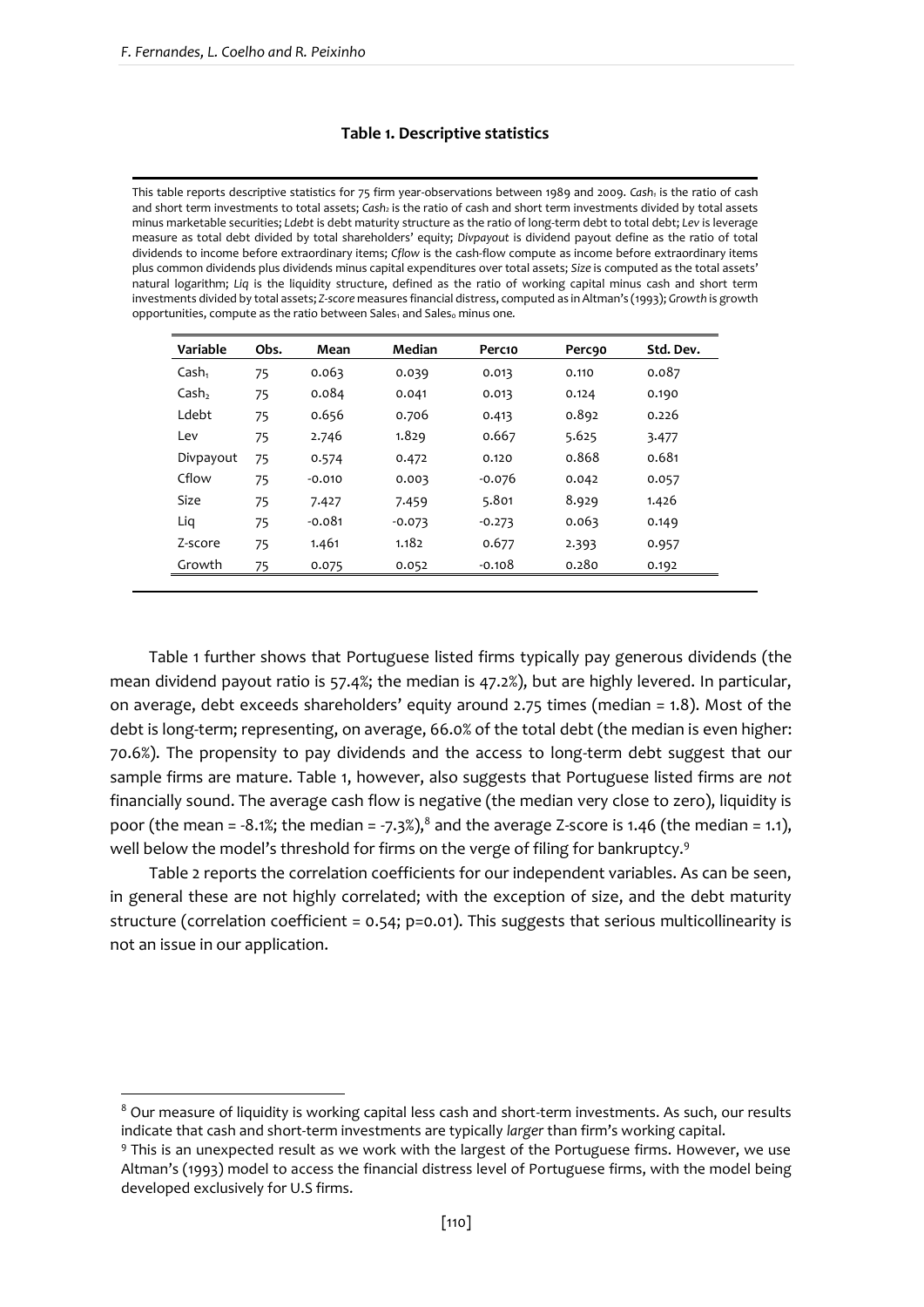#### **Table 2. Correlation matrix**

*Ldebt* is debt maturity structure as the ratio of long-term debt to total debt; *Lev* is leverage measure as total debt divided by total shareholders' equity; *Divpayout* is dividend payout define as the ratio of total dividends to income before extraordinary items; *Cflow* is the cash-flow compute as income before extraordinary items plus common dividends plus dividends minus capital expenditures over total assets; *Size* is computed as the total assets' natural logarithm; *Liq* is liquidity structure defined as the ratio of working capital minus cash and short-term investments divided by total assets; *Z-score* measures financial distress, computed as in Altman's (1993); Growth is growth opportunities, compute as the difference between Sales1 and Saleso minus one. \*Significant at 10%. \*\*Significant at 5%. \*\*\*Significant at 1%.

|             | Ldebt       | Lev         | Divpayout  | Cflow     | Size      | Liquidity | Z-score  | Growth |
|-------------|-------------|-------------|------------|-----------|-----------|-----------|----------|--------|
| Ldebt       | 1.000       |             |            |           |           |           |          |        |
| Lev         | 0.058       | 1.000       |            |           |           |           |          |        |
| Divpayout   | $-0.039$    | 0.060       | 1.000      |           |           |           |          |        |
| Cflow       | 0.010       | $-0.200*$   | $-0.234**$ | 1.000     |           |           |          |        |
| <b>Size</b> | $0.543***$  | 0.184       | $-0.073$   | $-0.221*$ | 1.000     |           |          |        |
| Liq         | 0.019       | $-0.218*$   | 0.059      | $0.241**$ | $-0.027$  | 1.000     |          |        |
| Z-score     | $-0.308***$ | $-0.336***$ | 0.153      | 0.180     | $-0.210*$ | $0.246**$ | 1.000    |        |
| Growth      | $0.223*$    | 0.188       | $-0.034$   | $-0.110$  | 0.173     | $-0.102$  | $-0.166$ | 1.000  |

#### **4.2. Regression results**

1

Table 3 presents our multivariate results, and we discuss a few diagnostic tests before looking at the estimated coefficients. The first is a Ramsey Reset test, which is a general test against misspecification problems. Table 3 shows that such a test is significant when the independent variables are in levels; a problem we overcome by transforming the original variables using natural logs (Aitchison & Brown, 1957; Greene, 2002; Wooldridge, 2010).<sup>10</sup> In effect, after such transformation, the Reset test is no longer significant at normal levels (the p-value for the regression using *Cash<sup>1</sup>* is 0.87 and 0.70 for *Cash2*).

Next, we determine whether to use a fixed effects (FE), random effects (RE) or pooled data specification to estimate our regression results. Table 3 shows that, in our case, pooling the data is not appropriated (the p-value ofthe *F*-test for *Cash<sup>1</sup>* and *Cash2* is 0.00), and that using FE is better than using RE (the p-value for the Hausman test for *Cash<sup>1</sup>* and *Cash2* is 0.00). Finally, both the Wooldridge and the modified Wald tests are significant at the 1% level; indicating that autocorrelation and heteroskedasticity are an issue in our panel. We use the Driscoll and Kraay (1998) estimator as adapted by Hoechle (2007) for unbalanced panel data to correct for this.<sup>11</sup>

<sup>&</sup>lt;sup>10</sup> We add a constant to all observations of a given ratio when the minimum value for such ratio is negative. This ensures we work strictly with non-negative values before doing the log transformation. See Trigueiros (1995) for further details, and references.

<sup>11</sup> See http://www.stata-journal.com/sjpdf.html?articlenum=st0128 for details.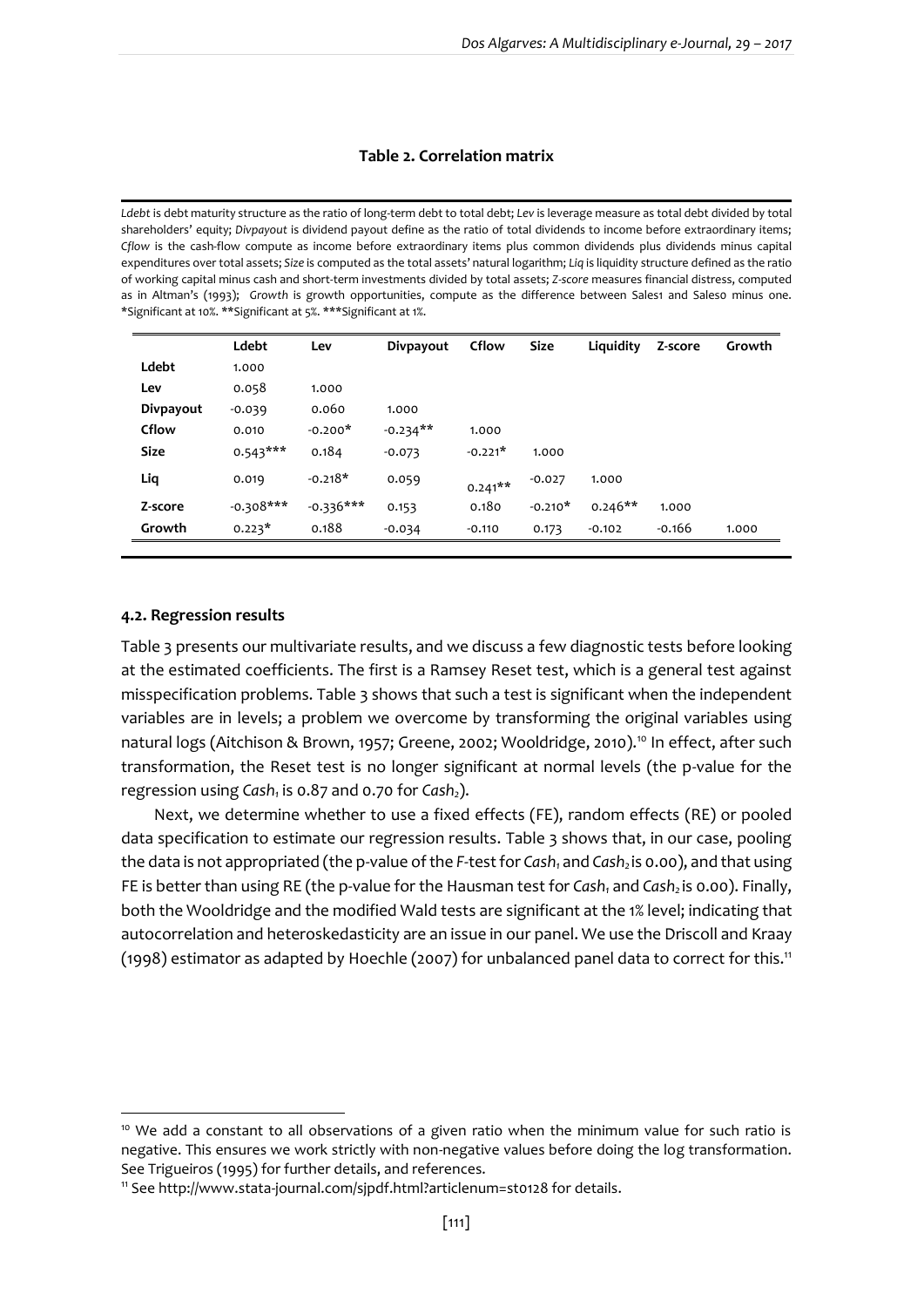#### **Table 3. Determinants of Portuguese cash holdings**

Table 3 reports the results for the determinants of cash holdings in Portuguese listed firms for 75 firm year-observations between 2005 and 2009 using the *Driscoll and Kraay* estimator. Column 1, reports the results on the independent variable *Cash1*; Column 2 presents the results on the independent variable *Cash2*; *Number of groups* expresses the number of firms; *Ramsey Reset test* is a general misspecification test. The *Poolability test* reports the result of a test that checks for the possibility of simply pooling the data in the regression. The *Hausman test* tests the null hypothesis that the individuals are correlated with other variables in the model. The *modified Wald test* tests the null hypothesis that the residuals are homoskedasticity. *Wooldridge autocorrelation test*  tests the null hypothesis of non-existence of first order autocorrelation in the residuals.

*Cash<sup>1</sup>* is the ratio of cash and short term investments to total assets; *Cash<sup>2</sup>* is the ratio of cash and short-term investments divided by total assets minus marketable securities; *Ldebt* is the logarithm of debt maturity structure as the ratio of long-term debt to total debt; *Lev* is the logarithm of leverage measure as total debt divided by total shareholders' equity; *Divpayout* is the logarithm of dividend payout define as the ratio of total dividends to income before extraordinary items; *Cflow* is the logarithm of cash-flow compute as income before extraordinary items plus common dividends plus dividends minus capital expenditures over total assets; *Size'* is the logarithm of size calculated as the total assets' natural logarithm; *Liq* is the logarithm of liquidity structure as the ratio of working capital minus cash and short term investments divided by total assets; *Z-score* is the logarithm of Z-score which measures financial distress measure as the version of Altman's (1993) Z-score; *Growth* is the logarithm of growth opportunities compute as the difference between Sales1 and Sales0 minus one. \*Significant at 10%;\*\*Significant at 5%; \*\*\*Significant at 1%.

|                        | Cash <sub>1</sub> | Cash <sub>2</sub> |
|------------------------|-------------------|-------------------|
| Ldebt                  | $0.349**$         | $0.376**$         |
| Lev                    | $-1.306**$        | $-1.372**$        |
| Divpayout              | 0.111             | 0.122             |
| Cflow                  | $-0.846$          | $-0.836$          |
| <b>Size</b>            | $-1.888$          | $-2.332$          |
| Liq                    | $-2.391***$       | $-3.254***$       |
| Z-score                | $-3.112***$       | $-3.139***$       |
| Growth                 | $-1.030***$       | $-1.131***$       |
| Number of Observations | 75                | 75                |
| Number of Groups       | 24                | 24                |
| Within R-squared       | 0.457             | 0.472             |

| Ramsey reset test (Variables in levels)    | $F(3,63) = 2.92$<br>$Prob > F = 0.0049$ | $F(3,63) = 5.08$<br>$Prob > F = 0.0033$                               |                                                               |
|--------------------------------------------|-----------------------------------------|-----------------------------------------------------------------------|---------------------------------------------------------------|
| Ramsey<br>reset<br>test<br>transformation) | (logarithmic                            | $F(3,63) = 0.23$<br>$Prob > F = 0.8746$                               | $F(3,63) = 0.48$<br>$Prob > F = 0.6969$                       |
| Poolability test                           |                                         | F (23,43) = 4.90<br>$Prob > F = 0.0000$                               | $F(23,43) = 4.99$<br>$Prob > F = 0.0000$                      |
| Hausman Test                               |                                         | $Chi2(24) = 31.02$<br>$p$ -value = 0.0001                             | $Chi(24) = 120.75$<br>$p$ -value = 0.0000                     |
| Wald Chi $2(k)$                            |                                         | Chi <sub>2</sub><br>(24)<br>$=$<br>$6.0e + 29$<br>$p$ -value = 0.0000 | (24)<br>Chi <sub>2</sub><br>$=4794.36$<br>$p$ -value = 0.0000 |
| <b>Wooldridge Test</b>                     |                                         | $F(1,12) = 17.346$<br>$Prob > F = 0.0013$                             | $F(1,12) = 19.116$<br>$Prob > F = 0.0009$                     |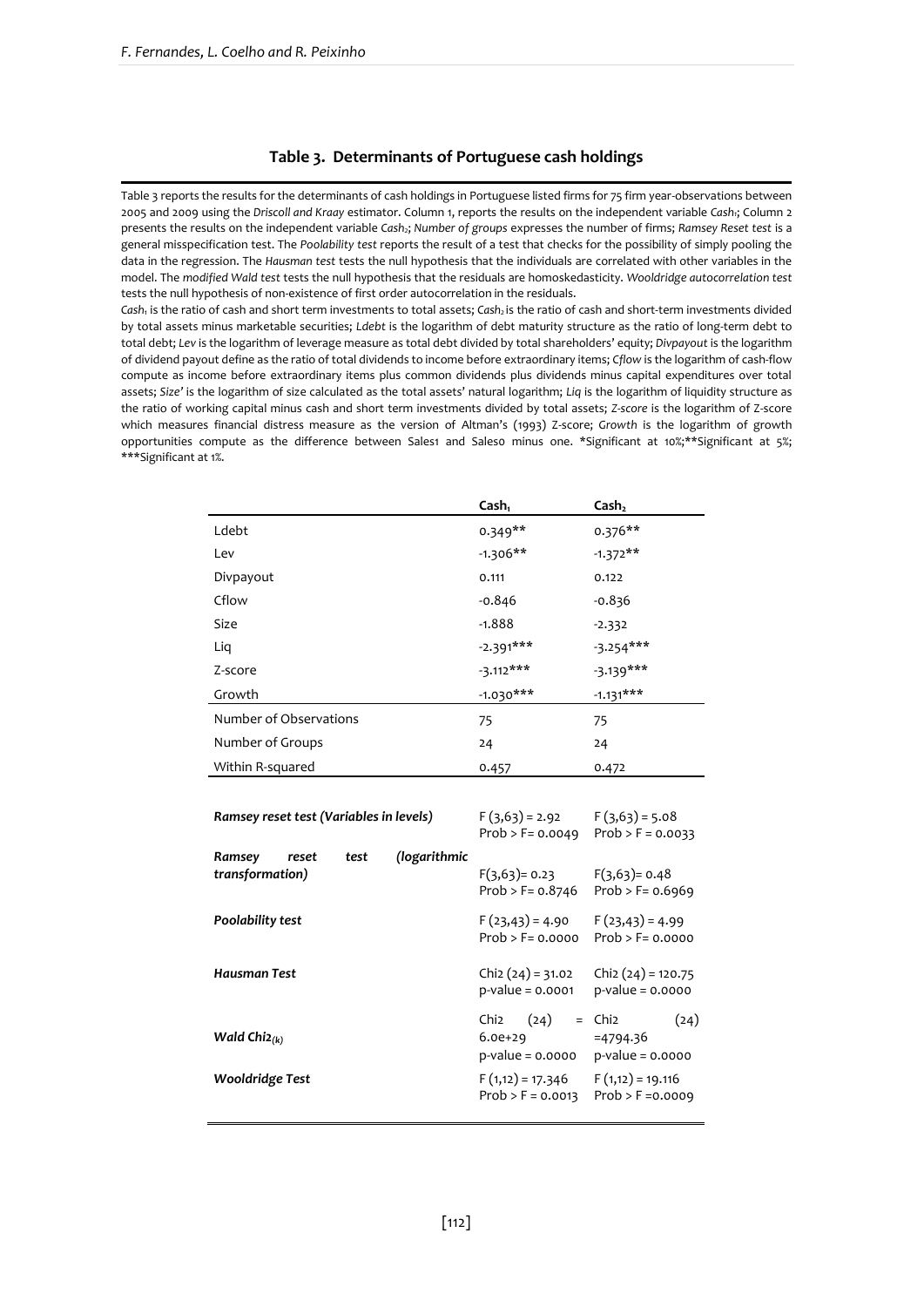We now summarize our main results, which are very similar for both the regression using *Cash1,* and the regression using *Cash<sup>2</sup>* as the dependent variable. In particular, Table 3 shows that Portuguese listed firms' cash holdings decrease with leverage, other liquid assets, and growth opportunities (i.e., the estimated coeficientes for such variables are negative and statistically significant), and they increase with long-term debt, and financial distress (coefficients are positive and significant). Moreover, the coefficients estimated for the dividend payout ratio, cash-flow, and size are not statistically significant at normal levels; suggesting that, ceteris paribus, such firm-specific characteristics are *not*relevant in explaining our sample firms' cash holdings decisions.

How do our results compare with the previous empirical literature, and the three main theories we discussed in Section 2? The answer to this answer is *not* clear. On the one hand, some of our findings fit well with such theories and are in-line with most of the empirical results that are available. For instance, we show that Portuguese firms hold less cash when other liquid assets are available. This is exactly what one should expect if the pecking order or the trade-off theory hold, with several researchers reporting very similar results (e.g., Kim *et al.*, 1998; Opler *et al.*, 1999; Ferreira & Vilela, 2004; Ozkan & Ozkan, 2004; García-Teruel & Martínez-Solano, 2008). Furthermore, in-line with Guney *et al.* (2003), Ferreira and Vilela (2004), and Ozkan & Ozkan (2004), we find that Portuguese firms tend to accumulate cash to minimize financial distress-related costs.<sup>12</sup> Both the pecking order and trade-off theories help rationalize such a finding. Finally, our regression results suggest that cash holdings and leverage are, ceteris paribus, negatively correlated in our sample. Kim *et al.* (1998), Opler *et al.* (1999), Ferreira and Vilela (2004), and Ozkan and Ozkan (2004), among others present similar evidence, and such a relation is to be expected under both the pecking order, and free cash flow theories.<sup>13</sup>

Some of our results, however, clearly contradict the previous empirical evidence and the predictions of the mainstream theories. For instance, Table 3 shows that Portuguese firms with better growth opportunities hold less cash in their balance sheets. Such a result is clearly at odds with the evidence in Dittmar and Mahrt-Smith (2007), Nguyen (2006), García-Teruel and Martínez-Solano (2008), among others, and challenges the rationale of the trade-off, and the pecking order theories.<sup>14</sup> Similarly, we find that, all things being equal, cash levels of Portuguese firms increase as they access long-term debt. This is in opposition to most empirical studies, which typically report a negative correlation between the debt structure and firms' cash holdings (e.g., Dittmar & Mahrt-Smith, 2007; Nguyen, 2006) or no significant relation between the two (e.g., Guney *et al.*, 2003; Ferreira & Vilela, 2004; García-Teruel & Martínez-Solano, 2008). Such a result also contradicts the predictions of the trade-off and pecking order theories, which posit that firms should hold less cash as they gain access to long-term debt.

1

 $12$  Our regression results show a negative association between Z-score and cash holdings. Considering that higher Z-score values indicate lower default risk, the negative coefficient suggests that firms with higher financial distress-risk hold more cash.

<sup>&</sup>lt;sup>13</sup> One would have to assume that the Portuguese firms we analyze have ongoing investment projects that have depleted their cash reserves for the pecking order theory to hold. Sub-section 4.1., however, suggests otherwise as we find evidence that the typical sample firm is a mature firm.

<sup>&</sup>lt;sup>14</sup> One plausible explanation for our findings, however, relates to how one measures growth opportunities. Previous researchers use the market-to-book ratio but, due to the lack of market data, we employ the sales growth rate. Accordingly, our study measures *effective* growth (which requires spending money) while the previous literature focuses on *future* growth (which involves accumulating cash).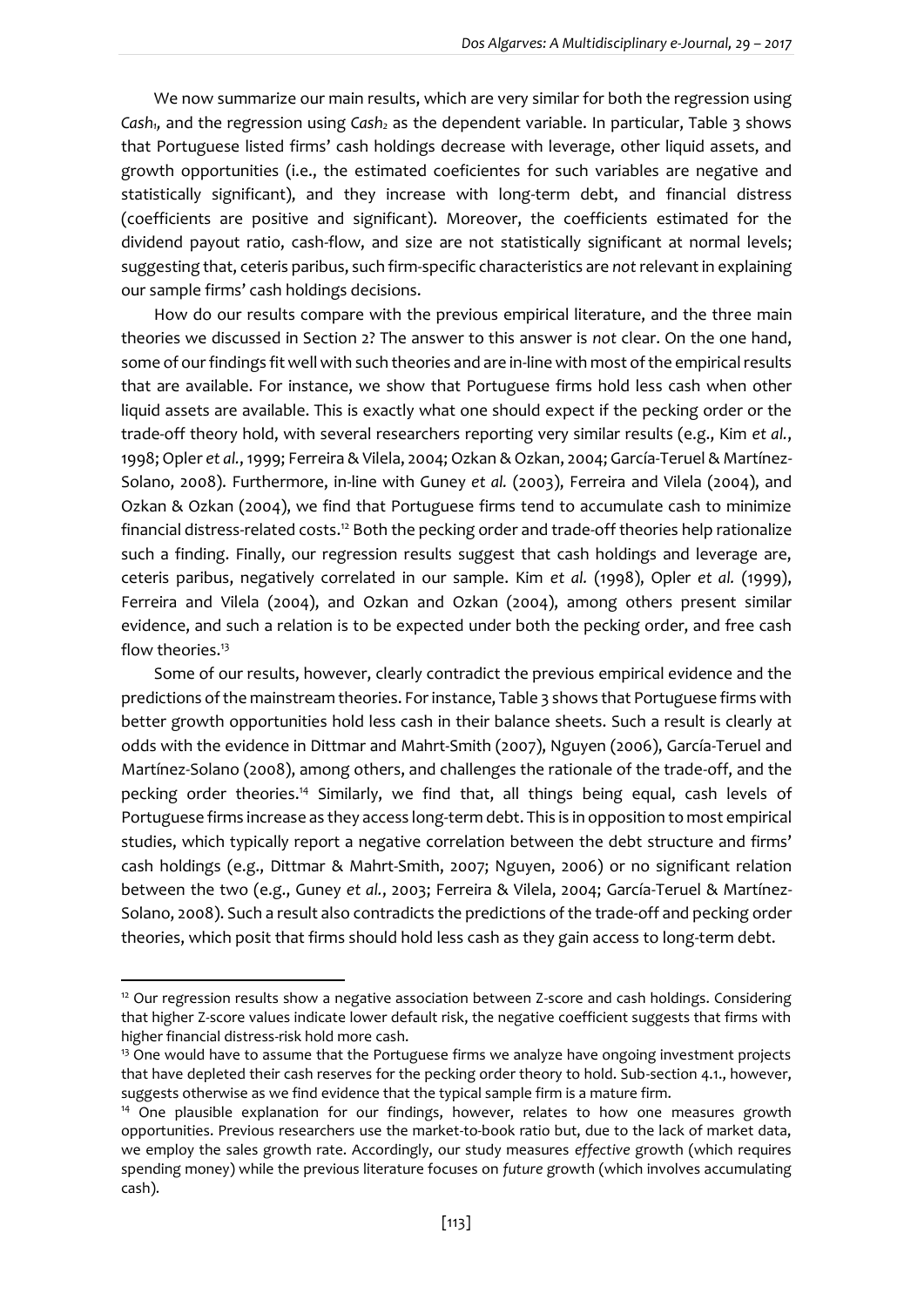## **5. Discussion**

**.** 

This paper investigates the cash holdings' decisions of publicly traded Portuguese firms. Our empirical findings are not fully reconcilable with any of the three mainstream theories currently available in this domain. We would argue that one way forward is to consider how such decisions are influenced by Portugal's peculiar characteristics. Our univariate analysis shows that Portuguese listed firms are, to a large extent, in poor financial standing (i.e., have low liquidity, present negative cash-flow, and high levels of financial distress) but, paradoxically, continue to carry large sums of long term debt on their balance sheet, and maintain a particularly high dividend payout ratio. This puzzling piece of evidence suggests that Portuguese listed firms are likely to have accessed large sums of debt during our sample period. The 2010 annual report of *Comissão do Mercado de Valores Mobiliários* (the Portuguese Financial Regulatory Authority) supports this intuition. In fact, such report states that the Portuguese financial sector is one of the most levered in the EMU. Furthermore, the report shows that in 2010, the average debt-to-market-equity ratio of the non-financial Portuguese listed firms reached 153.7%; the counterpart value for the German and French publicly traded firms is 62.9%, and 69.3%, respectively.<sup>15</sup> Together with Ferreira and Vilela (2004), these figures suggest that the dramatic increase in the Portuguese listed firms' indebtedness occurred over time, and specially so over the last 10 years.

The above-mentioned phenomenon is not surprising since the Portuguese Gross External Debt climbed from 100% of the GDP in the first quarter of 2000 to 230% ten years later.<sup>16</sup> The main issue here is that Portugal joined the Euro-area in 1999, thus starting to have an unprecedented access to external funding at very low cost. This drove most economic agents operating in Portugal into debt (for instance, the public debt as a percentage of the GDP raised from 52% in 2000 to 88% in 2010),<sup> $7$ </sup> a process that years later culminated in an international bailout of the country, led by the International Monetary Fund, the European Union, and the European Central Bank.

The possibility of accessing cheap debt is, nevertheless, an important characteristic of Portugal during our sample period. Such feature is crucial for understanding how the country's publicly traded firms, which in our sample period are in poor financial condition, are at the same time able to maintain high dividend payout ratios, and carry large amounts of long-term debt in their balance sheets. Interestingly, the same characteristic provides a reasonable explanation for many of our empirical results. For instance, we show that Portuguese listed firms hold less cash as they are more in debt. Easy access to debt provides a reasonable explanation for this finding. In particular, if access to debt is straightforward and not expensive, managers simply resort to such source of funds whenever money is required. This drives firms into debt but no accumulation of cash on the balance sheet needs to occur. A similar mechanism explains why, ceteris paribus, Portuguese listed firms with higher shortterm debt to total debt ratio tend to carry lower levels of cash.<sup>18</sup> Such peculiar result suggests

<sup>15</sup> See http://www.pordata.pt/Portugal/Estado+stock+da+divida+directa+em+percentagem+do+PIB-989 for further details.

<sup>16</sup> See http://www.bportugal.pt/EstatisticasWEB/(S(gc313x45nbafs555cc52kj45))/Default.aspx for details.

<sup>17</sup> See http://www.pordata.pt/Portugal/Estado+stock+da+divida+directa+em+percentagem+do+PIB-989 for further details.

<sup>18</sup> The coefficient for *Ldebt*in our regression is positive and significant, suggesting that Portuguese listed firms tend to accumulate cash as the percentage of long term debt to total debt increases.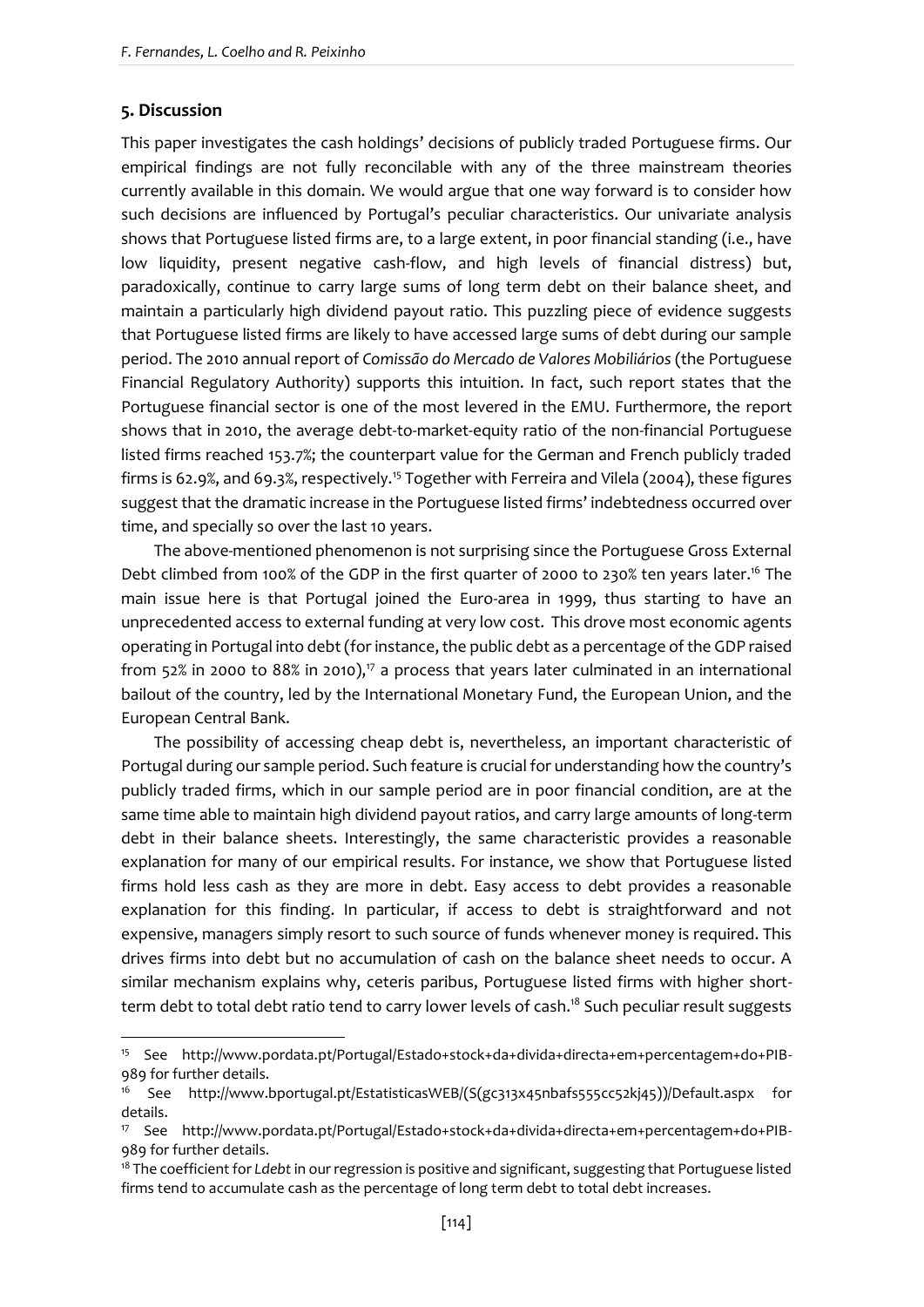that sample firms relying mostly on short-term debt do not fear the risk of re-financing. In turn, this can only be the case if access to debt (short- or long-term) is not difficult.

We also find that the cash holdings of Portuguese firms increase with financial distress; a result that can also be rationalized under the same mechanism we have been discussing. Indeed, in all likelihood, accessing debt gets harder as financial distress settles in. Consequently, firms that were used to resorting to debt but fall into financial distress face a severe financial constraint. As a consequence, such firms are likely to start accumulating cash to minimize distress-related costs. Finally, having access to cheap debt also explains why we find no significant relation between Portuguese listed firms' cash holdings and the dividend payout ratio, cash-flow or firm size. In effect, cash is important for paying dividends only when firms do not have access to external funding, such as debt. Moreover, firms should only be able to accumulate cash (in the absence of positive NPV projects) when cash-flows are positive. However, this needs not to be the case if such firms have access to debt. Finally, all firms in our sample are relatively large as they are the biggest operating in Portugal. As such, they should all have similar access to debt, which sheds light on why firm size is not correlated with firms' cash holdings in our sample.

Other peculiarities of the Portuguese economy are also relevant in our context. For instance, it is clear that the Portuguese capital market is still very under-developed even by EUstandards. It is easy to realize why this should occur in a country where debt was readily available for years. However, having an undeveloped capital market is also a key element to explain how, in general, Portuguese publicly listed firms were able to freely accumulate so much debt in their balance sheets. In effect, without a strong market for corporate control, managers did not have any incentive to keep their firms indebtedness within reason, as being removed from office for excess debt was highly unlikely. Furthermore, the poor legal system in Portugal does not provide shareholders with enough means to eventually fight-off this situation. In particular, lawsuits are very expensive and tend to drag-on in court for several years. As such, shareholders are more likely to be satisfied with the high dividend payout ratio the Portuguese public traded firms have offered in the last years or simply remove themselves from the market than use the law to discipline managers.

Overall, our results emphasize that cash holdings' decisions are better understood when considering the particularities of the country's legal, institutional and economic environment. Our discussion suggests that this issue is very important in the context of Portuguese listed firms.

#### **6. Conclusion**

Little is known about how firms operating in countries with distinct characteristics decide how much cash they should carry on their balance sheets. This paper starts filling this gap in the literature by examining the cash holdings decisions of Portuguese listed firms. We find that such firms hold around 7% of their total assets as cash. Our multivariate results further show that publicly traded Portuguese firms' cash holdings decrease with leverage, liquidity, and growth opportunities, whereas they increase with long-term debt and financial distress. In addition, we fail to find evidence to support that the dividend payout ratio, cash-flow and size are important for explaining Portuguese listed firms cash holdings' decisions.

Our empirical results are hardly reconcilable with just one of the three mainstream theoretical models in this area. In fact, one must consider the peculiar characteristics of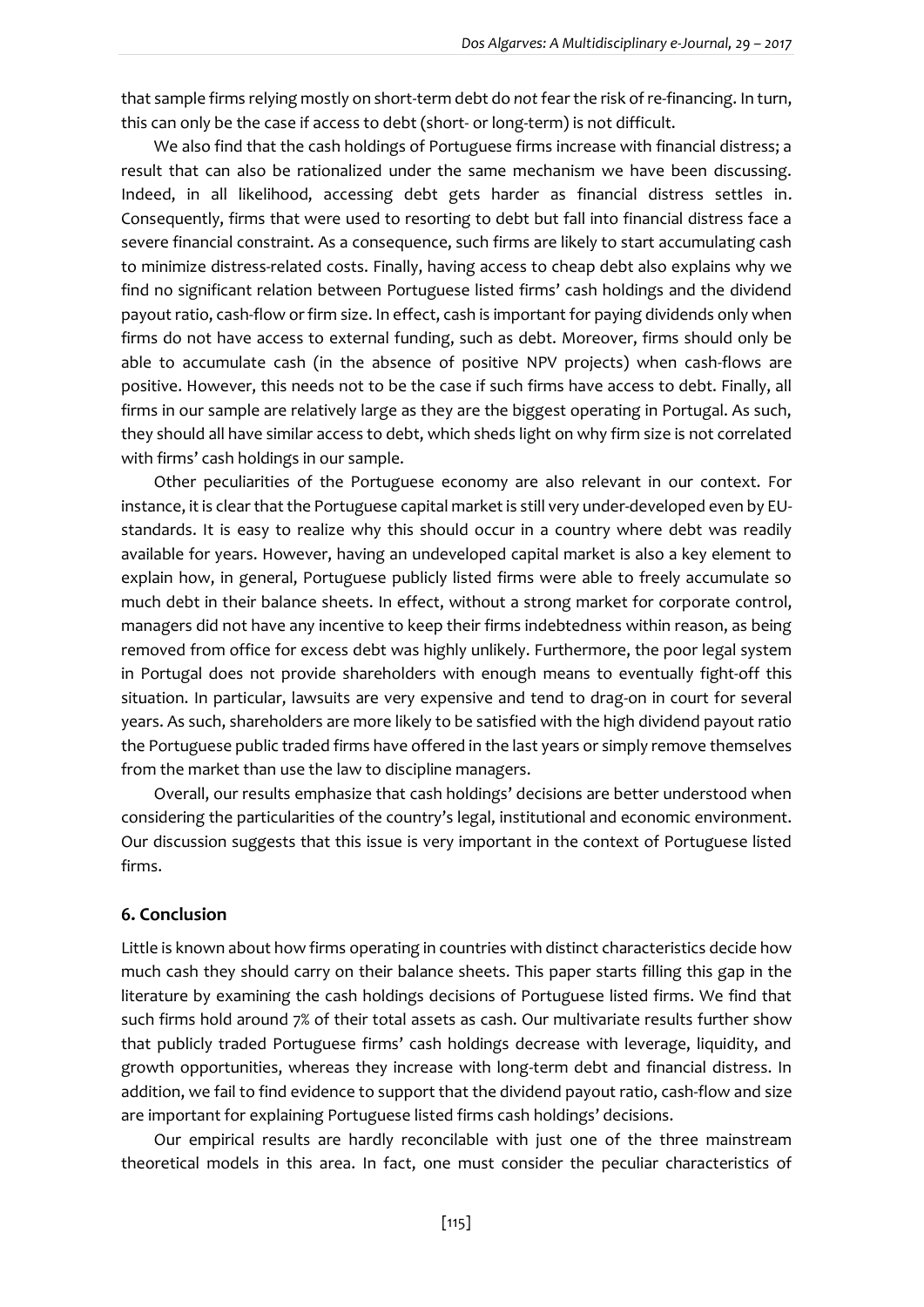Portugal to fully understand our findings, namely that accessing debt was not an issue in Portugal during the sample period analysed; it being a direct consequence of the country's integration in the EMU.

#### **References**

- [Almeida, H., Campello, M. & Weisbach, M.](http://business.illinois.edu/halmeida/cash.pdf) (2004). The cash flow sensitivity of cash. *The Journal of Finance, 59*(4), 1777-1804. doi: 10.1111/j.1540-6261.2004.00679
- Aitchison, J. & Brown, J. (1957). *The lognormal distribution*. Cambridge: Cambridge University Press.
- Altman, E. (1993). *Corporate financial distress and bankruptc. A complete guide to predicting & avoiding distress and profiting from bankruptcy (2nd Edition). New York:* John Wiley & Sons.
- [Azar, J., Kagy, J. & Schmalz, M.](https://academic.oup.com/rfs/article-abstract/29/8/2194/2583650/Can-Changes-in-the-Cost-of-Carry-Explain-the?redirectedFrom=fulltext) (2016). Can changes in the cost of carry explain the dynamics of corporate "cash" holdings? *Review of Financial Studies, 29*(8), 2194-2240. doi: 10.1093/rfs/hhw021
- [Dittmar, A. & Mahrt-Smith, J.](http://www.sciencedirect.com/science/article/pii/S0304405X06001978) (2007). Corporate governance and the value of cash holdings. *Journal of Financial Economics, 83*(3), 599-634. doi: 10.1016/j.jfineco.2005.12.006
- [Dittmar, A., Mahrt-Smith, J. & Servaes, H.](http://faculty.london.edu/hservaes/cash.pdf) (2003). International corporate governance and corporate cash holdings. *Journal of Financial and Quantitative Analysis, 38*(1), 111-133. doi: 10.2307/4126766
- [Driscoll, J., & Kraay, A.](https://pdfs.semanticscholar.org/3c94/4ae21ccf204819d85675d8198506fbd410ef.pdf) (1998). Consistent covariance matrix estimation with spatially dependent panel data. *Review of Economics and Statistics, 80*(4), 549-560. doi: [10.1162/003465398557825](http://dx.doi.org/10.1162/003465398557825)
- [Dudley, E. & Zhang, N.](http://www.sciencedirect.com/science/article/pii/S0929119916301717) (2016). Trust and corporate cash holdings. *Journal of Corporate Finance*, *41*, 363- 387. doi: [10.1016/j.jcor](http://dx.doi.org/10.1162/003465398557825)pfin.2016.10.010
- Faulkender, M. (2002). Cash holdings among small businesses. Working paper. Available at https://pdfs.semanticscholar.org/eaec/72c22abf922df18b920cf5d5fd967ceac64f.pdf. doi: 10.2139/ssrn.305179
- [Ferreira, M. & Vilela, A.](http://docentes.fe.unl.pt/~mferreira/index_files/cash.pdf) (2004). Why do firms hold cash? Evidence from EMU countries. *European Finance Management, 10*(2), 295-319. doi: 10.1111/j.1354-7798.2004.00251.x
- Ferreira, M., Custódio, C. & Raposo, C. (2005). Cash holdings and business conditions. Working paper. Available at http://ssrn.com/abstract=608664. doi: 10.2139/ssrn.608664
- [García-Teruel, P. & Martínez-Solano, P.](http://onlinelibrary.wiley.com/doi/10.1111/j.1468-5957.2007.02022.x/abstract) (2008). On the determinants of SME cash holdings: Evidence from Spain. *Journal of Business Finance & Accounting, 35*(1-2), 127-149. doi: 10.1111/j.1468- 5957.2007.02022.x
- Guney, Y., Ozkan, A. & Ozkan, N. (2003). Additional international evidence on corporate cash holdings. Working paper. Available at [https://ssrn.com/abstract=406721.2003.](https://ssrn.com/abstract=406721.2003) doi: 10.2139/ssrn.406721
- Greene, W. (2002). *Econometric analysis (5th Edition)*. New Jersey: Prentice Hall.
- [Harford, J., Mansi, S. & Maxwell, W.](http://www.sciencedirect.com/science/article/pii/S0304405X07002188) (2008). Corporate governance and firm cash holdings in the US. *Journal of Financial Economics, 87*(3), 535-555. doi: 10.1016/j.jfineco.2007.04.002
- [Hoechle, D.](http://econpapers.repec.org/article/tsjstataj/v_3a7_3ay_3a2007_3ai_3a3_3ap_3a281-312.htm) (2007). Robust standard errors for panel regression with cross-sectional dependence. *Stata Journal, 7*(3), 281-312.
- [Hotchkiss, E.](https://www.researchgate.net/publication/4992364_Post-Bankruptcy_Performance_and_Management_Turnover) (1995). Post-bankruptcy performance and management turnover. *The Journal of Finance, 50*(1), 3-21. doi: 10.1111/j.1540-6261.1995.tb05165.x
- [Hotchkiss, E. & Mooradian, R.](http://www.sciencedirect.com/science/article/pii/S0304405X96009002?via%3Dihub) (1997). Vulture investors and the market for control of distressed firms. *Journal of Financial Economics, 43*(3), 401-432. doi: 10.1016/S0304-405X(96)00900-2
- [Jensen, M.](http://ecsocman.hse.ru/data/853/126/1231/jensen_-_agency_costs_1986.pdf) (1986). The agency costs of free cash flow, corporate finance and takeovers. *American Economic Review, 76*(2), 323-329.
- [Jiang, Z. & Lie, E.](https://www.biz.uiowa.edu/faculty/elie/CashAdjustment.pdf) (2016). Cash holding adjustments and managerial entrenchment. *Journal of Corporate Finance*, *36*, 190-205. doi: 10.1016/j.jcorpfin.2015.12.008
- [Keynes, J.](http://cas2.umkc.edu/economics/people/facultypages/kregel/courses/econ645/winter2011/generaltheory.pdf) (1936). *The general theory of employment, interest and money.* In D. Moggridge (Ed.). The Collected Writings of John Maynard Keynes (Vol. 7), 1973. London: Macmillan, St Martin's Press, for the Royal Economic Society.
- [Kim, C., Mauer, D. & Sherman, A.](http://econpapers.repec.org/article/cupjfinqa/v_3a33_3ay_3a1998_3ai_3a03_3ap_3a335-359_5f00.htm) (1998). The determinants of corporate liquidity: Theory and evidence. *Journal of Financial and Quantitative Analysis, 33*(3), 335-359. doi: 10.2307/2331099
- [La Porta, R., Lopez-de-Silanes, F., Shleifer, A. & Vishny, R.](https://scholar.harvard.edu/shleifer/files/legaldeterminants.pdf) (1997). Legal determinants of external finance. *The Journal of Finance, 52*(3), 1131-1150. doi: 10.1111/j.1540-6261.1997.tb02727.x
- [Miller, M. & Orr, D.](https://academic.oup.com/qje/article-abstract/80/3/413/1876608/A-Model-of-the-Demand-for-Money-by-Firms?redirectedFrom=fulltext) (1966). A model of the demand for money by firms. *The Quarterly Journal of Economics, 80*(3), 413-435. doi: 10.2307/1880728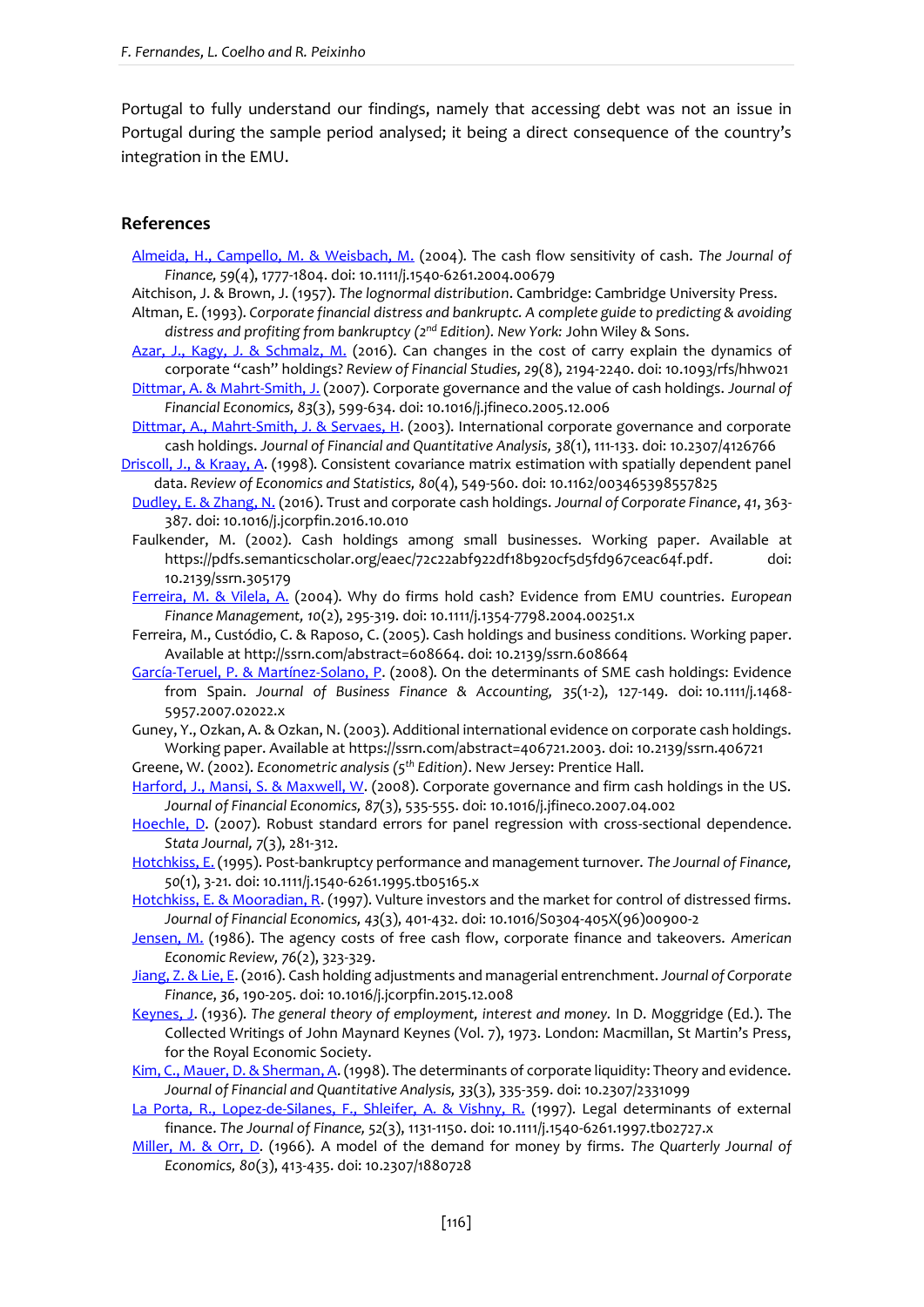- [Myers, S.](http://www.nber.org/papers/w1393) (1984). The capital structure puzzle. *The Journal of Finance, 39*(3), 575–592. doi: 10.3386/w1393
- [Myers, S. & Majluf, N.](https://pdfs.semanticscholar.org/77de/0d5a47ff0ccbff22255155f1009265af270c.pdf) (1994). Corporate financing and investment decisions when firms have information that investors do not have. *Journal of Financial Economics, 13*(2), 187-221. doi: 10.1016/0304-405X(84)90023-0
- Nguyen, P. (2006). How sensitive are Japanese firms to earnings risk? Evidence from cash holdings. Working paper. Available at [https://ssrn.com/abstract=889502.](https://ssrn.com/abstract=889502) doi: 10.2139/ssrn.88502
- [Opler, T., Pinkowitz, L., Stulz, R. & Williamson, R.](https://u.osu.edu/stulz.1/files/2016/05/Determinants_cash-holdings-1w4ptsv.pdf) (1999). The determinants and implications of corporate cash holdings. *Journal of Financial Economics*, *52*(1), 3-46. doi: 10.1016/A0304- 405X(99)00003-3
- [Ozkan, A. & Ozkan, N.](http://www.sciencedirect.com/science/article/pii/S0378426603002292) (2004). Corporate cash holdings: An empirical investigation of U.K. companies. *Journal of Banking and Finance, 28*(9), 2103-2134. doi: [10.1016/j.jbankfin.2003.08.003](http://dx.doi.org/10.1016/j.jbankfin.2003.08.003)
- [Pereira, J. & Cutelo, T.](http://onlinelibrary.wiley.com/doi/10.1111/j.1468-036X.2010.00602.x/abstract) (2013). Tiny prices in a tiny market: Evidence from Portugal on optimal share prices. *European Financial Management*, *19*(3), 579-598. doi: 10.1111/j.1468-036X.2010.00602.x
- [Pinkowitz, L. & Williamson, R.](https://academic.oup.com/rfs/article-abstract/14/4/1059/1595776/Bank-Power-and-Cash-Holdings-Evidence-from-Japan) (2001). Bank power and cash holdings: Evidence from Japan. *Review of Financial Studies, 14*(4), 1059-1082. doi: 10.1093/rfs/14.4.1059
- [Rajan, R. & Zingales, L.](http://onlinelibrary.wiley.com/doi/10.1111/j.1540-6261.1995.tb05184.x/abstract) (1995). What do we know about capital structure? Some evidence from international data. *The Journal of Finance, 50*(5), 1421-1460. doi: 10.1111/j.1540-6261.1995.tb05184.x
- [Tavares, J.](https://www.bportugal.pt/sites/default/files/anexos/paper_11.pdf) (2002). Firms, financial markets and the law: Institutions and economic growth. In Banco de Portugal: Economic Research Department.
- [Trigueiros, D.](http://www.sciencedirect.com/science/article/pii/S0890838984700060) (1995). Accounting identities and the distribution of ratios. *British Accounting Review*, *27*(2), 109-126. doi: 10.1006/bare.1994.0006
- Wooldridge, J. (2010). *Econometric analysis of cross section and panel data (2nd Edition)*. Boston, Massachusetts: The MIT Press.

**FILIPA FERNANDES** holds an MSc in Business Finance from the School of Economics of the University of the Algarve. Currently, she is a PhD candidate in Finance at the University of Glasgow. Her main research interests are Financial Economics and Emerging Markets Finance. Institutional address: Faculdade de Economia, Universidade do Algarve, Edifício 9, Campus de Gambelas, 8005-139 Faro, Portugal.

**LUÍS COELHO** holds an MSc in Management Research from the School of Management of the University of Cranfield and a PhD in Management from The Business School of the University of Edinburgh. He is an Assistant Professor at the University of Algarve, an Associate Fellow of the Accounting, Markets and Organizations Group at the Warwick Business School and a member of the Centre for Advanced Studies in Management and Economics, a leading Research Centre in Portugal based on the University of Évora. He has authored a book in corporate bankruptcy and several papers in the area of finance and accounting. His main research interests are in Market Based Accounting Research, Bankruptcy and Financial Distress and Security Analysts. Institutional address: Faculdade de Economia, Universidade do Algarve, Edifício 9, Campus de Gambelas, 8005-139 Faro, Portugal.

**RÚBEN M. T. PEIXINHO** holds a PhD in Management (specialized in Accounting and Finance) from The Business School of the University of Edinburgh, United Kingdom. He is an Assistant Professor at the University of Algarve and a member of the Centre for Advanced Studies in Management and Economics of the University of Évora. His main research interests are in Market Based Accounting Research, Financial Distress and Security Analysts. He is also the Director of the Master Course in Accounting at the University of Algarve. Institutional address: Faculdade de Economia, Universidade do Algarve, Edifício 9, Campus de Gambelas, 8005-139 Faro, Portugal.

Submitted on 3 May 2017 Accepted on 27 May 2017